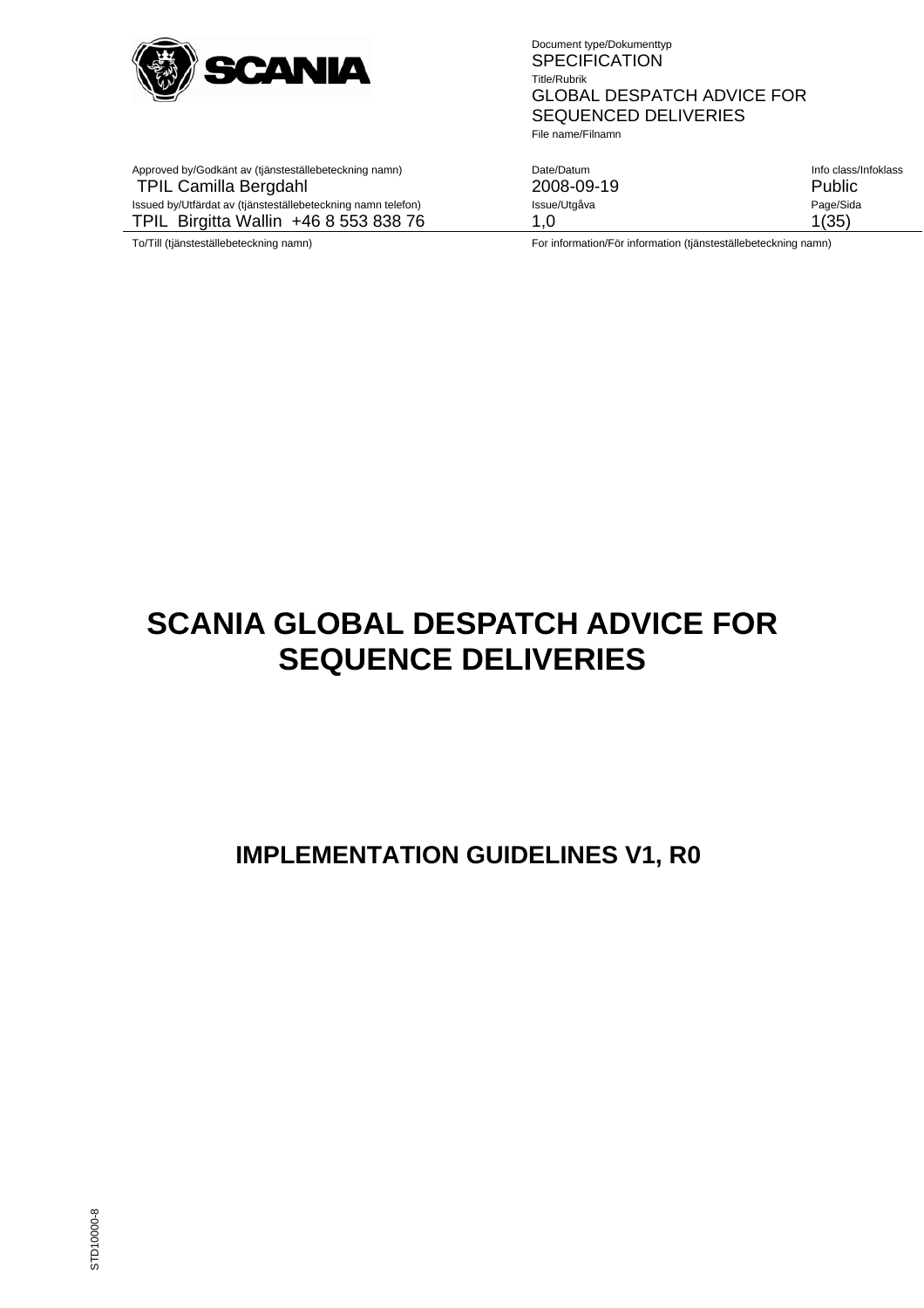

| Info class/Infoklass<br>2008-09-19<br><b>Public</b> |  |
|-----------------------------------------------------|--|
| Page/Sida<br>2(35)                                  |  |
|                                                     |  |

# **1. General.**

# *Global Despatch Advice DESADV specification.*

The specification is based on The Joint Automotive Industries (JAI) Global DESADV. Based on EDIFACT Directory, D07A, **www.odette.org**

The Scania Despatch Advice for Sequenced Deliveries **http://supplier.scania.com** (Miscellaneous, EDI)

# **2. Differences between Global Despatch Advice for Sequenced Deliveries and the current Scania AVIEXP Version 2.1 Functional profile Odette AVIEXP V5R1 and Odette AVIEXP version 3.**

- UNH, message header 0057 associated assigned codes will identify this specification.
- Consignee, NAD 3035, value CN is changed to Ship To, NAD 3035 ST.
- LOC segments are added. One message shall be created per LOC (7) Place of delivery.
- Consignor, NAD 3035, value CZ is changed to Ship From, NAD 3035 SF.
- PCI 4233 (17) "Not used".
- Manufacturing Reference Number added in GIR 7405 . One CPS loop shall be created per Manufacturing Reference Number.
- GIN 7405 (Manufacturers) Serial number has been added. This information shall only be used in special conditions and on request from Scania.
- GIR 7405 Marking/Label Number is moved to GIN 7405.
- LIN 1222 "Not used"

# **3. The purpose of the DESADV message.**

The purpose of the despatch advice message is to provide the final "Ship to" with detailed information relating to the actual contents of a despatch sent by a "Ship from". The message is based upon the definition of a despatch as a specified amount of goods sent by a specified "Ship from" to a specified "Ship to" on a specific occasion. Information on location and manufacturing reference numbers are added to the message to ensure the Ship to party that they received delivery for all "chassis" per production location.

# **4. Create a DESADV.**

The structure of this message is different compared to DESADV for batch deliveries. - One message shall be created per (LOC) Place of delivery.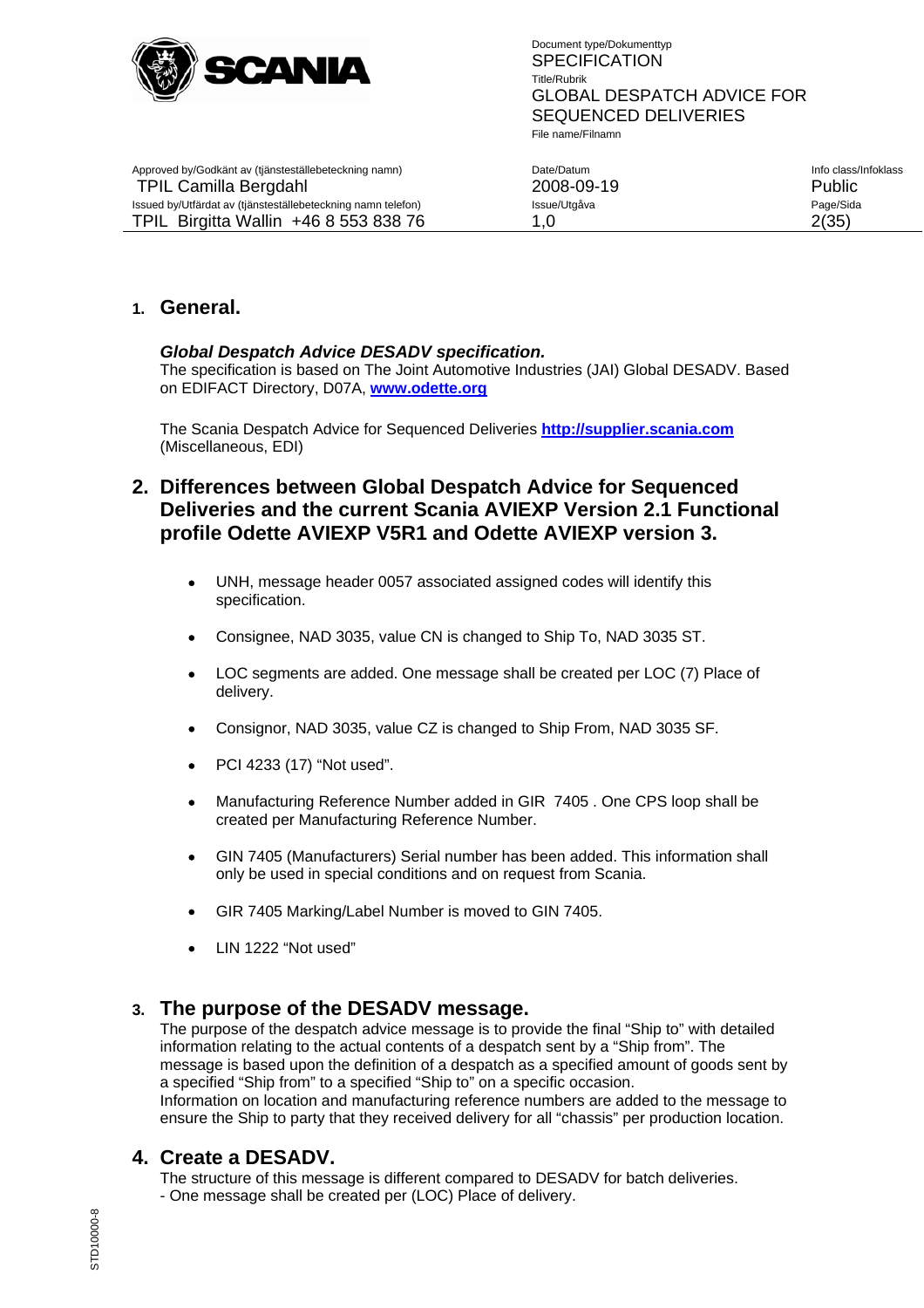

| Approved by/Godkänt av (tjänsteställebeteckning namn)<br><b>TPIL Camilla Bergdahl</b> | Date/Datum<br>2008-09-19 | Info class/Infoklass<br>Public |
|---------------------------------------------------------------------------------------|--------------------------|--------------------------------|
| Issued by/Utfärdat av (tjänsteställebeteckning namn telefon)                          | Issue/Utgåva             | Page/Sida                      |
| TPIL Birgitta Wallin +46 8 553 838 76                                                 | 1.0                      | 3(35)                          |

- One CPS loop shall be created per identical packages per Manufacturing reference number.

- All articles in a same package shall be given in the same CPS loop by repeating the LIN loop per article number.

 The contents of a DESADV shall reflect the real contents of the consignment. Transmission of the message must not take place before the time that the consignment leaves the Ship from (Supplier).

The supplier is obliged to ensure that the DESADV reaches Scania well in advance of the goods arriving to Scania. At all times the supplier must be capable of submitting the DESADV within one hour of the consignment leaving the consignor.

DESADV sent too late will cause the same problem at the goods reception at Scania as when a DESADV is not sent at all.

Information is always collected from the most recent DELJIT/SYNCRO and DELFOR/DELINS.

Non-significant zeros and blanks in data strings should be suppressed. However, it alphanumeric field contains leading zeros for some data and the same data occurs in EDImessages and/or transport labels and/or accompanying documents then the leading zeros must occur in all instances. In suck a case the leading zeros are to be looked upon a being significant.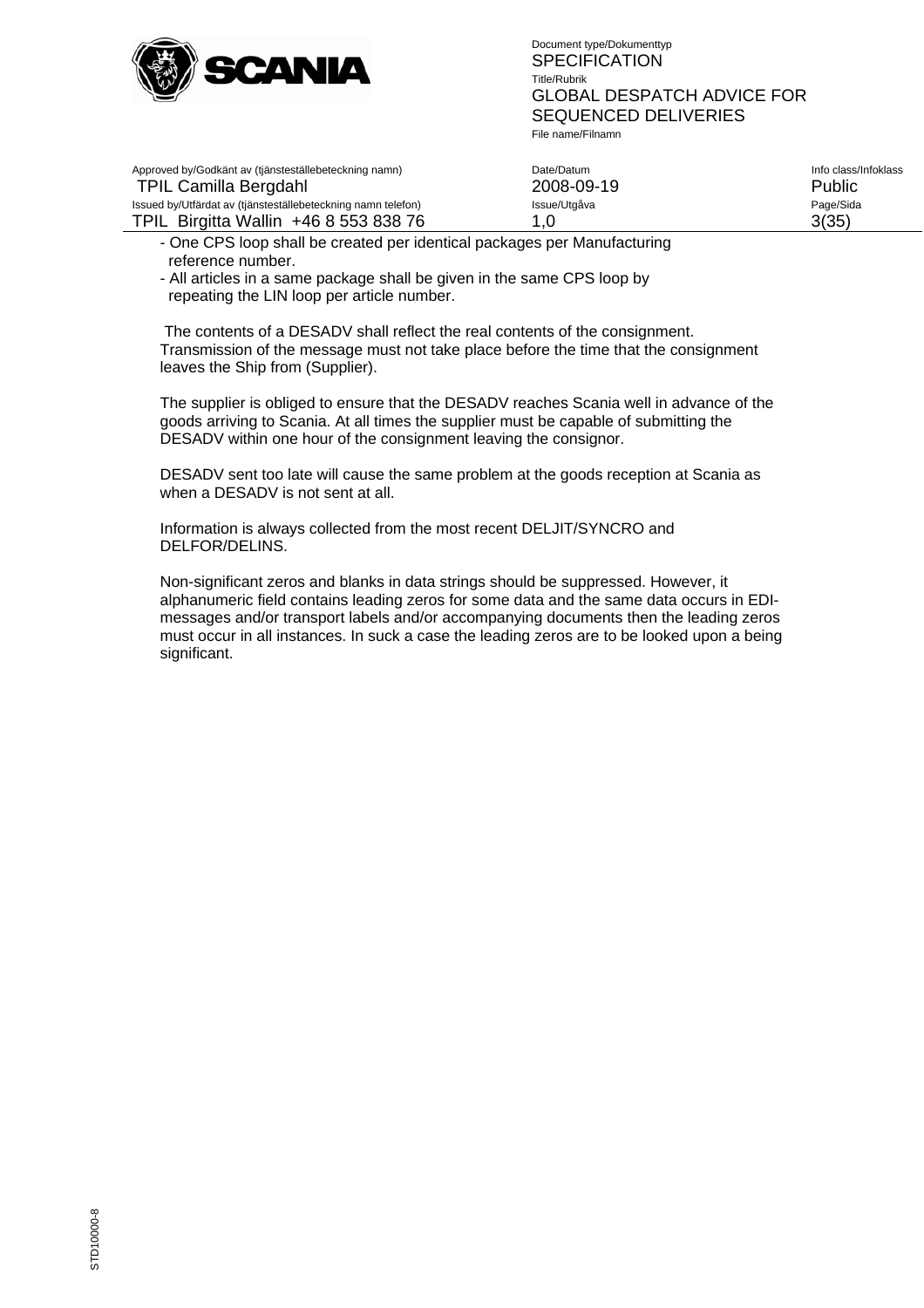

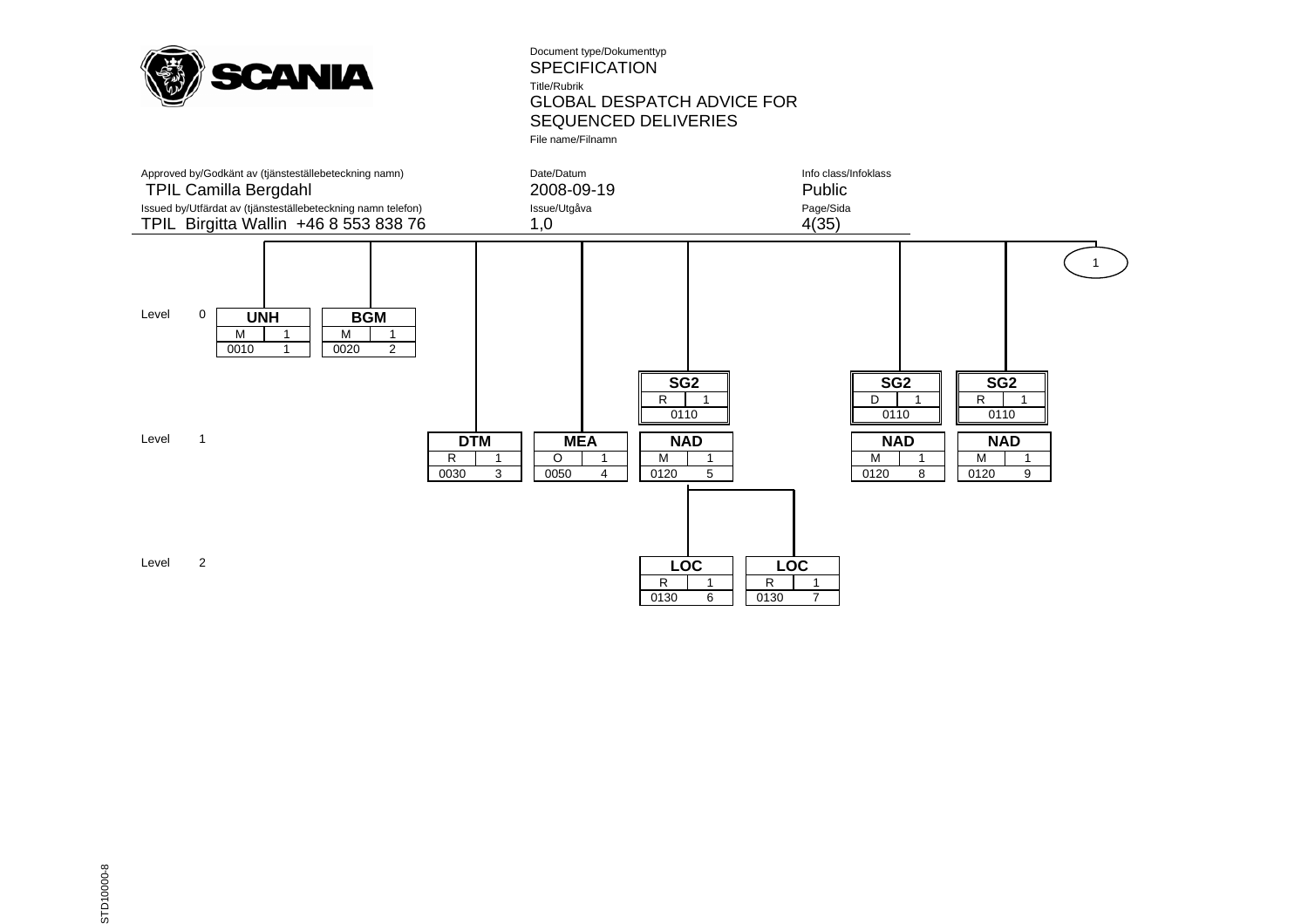

| Approved by/Godkänt av (tjänsteställebeteckning namn)        | Date/Datum   | Info class/Infoklass |
|--------------------------------------------------------------|--------------|----------------------|
| <b>TPIL Camilla Bergdahl</b>                                 | 2008-09-19   | Public               |
| Issued by/Utfärdat av (tjänsteställebeteckning namn telefon) | Issue/Utgåva | Page/Sida            |
| TPIL Birgitta Wallin +46 8 553 838 76                        | 1.0          | 5(35)                |



STD10000-8 STD10000-8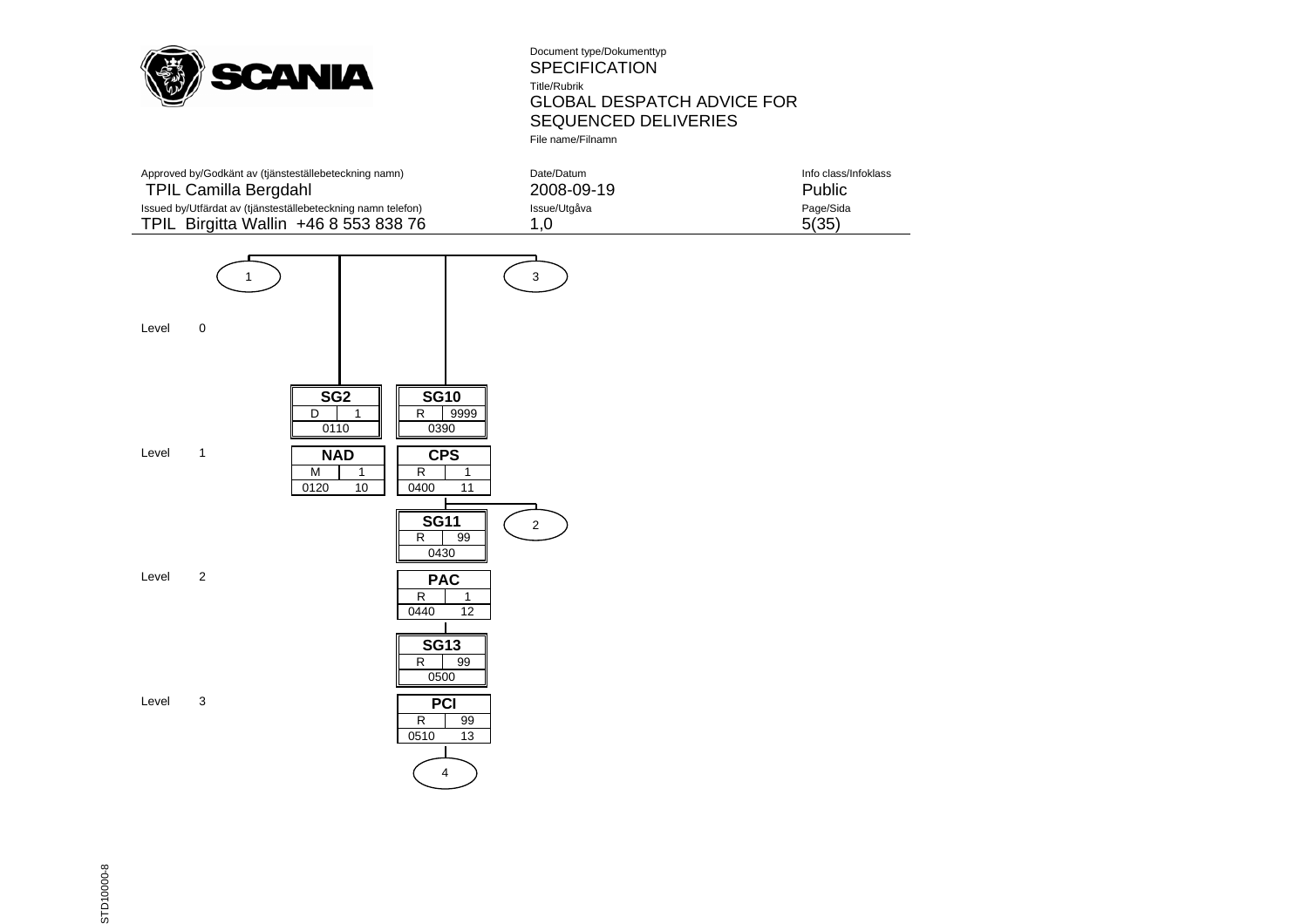

| Approved by/Godkänt av (tjänsteställebeteckning namn)        | Date/Datum   | Info class/Infoklass |
|--------------------------------------------------------------|--------------|----------------------|
| TPIL Camilla Bergdahl                                        | 2008-09-19   | Public               |
| Issued by/Utfärdat av (tjänsteställebeteckning namn telefon) | Issue/Utgåva | Page/Sida            |
| TPIL Birgitta Wallin +46 8 553 838 76                        | .0           | 6(35)                |

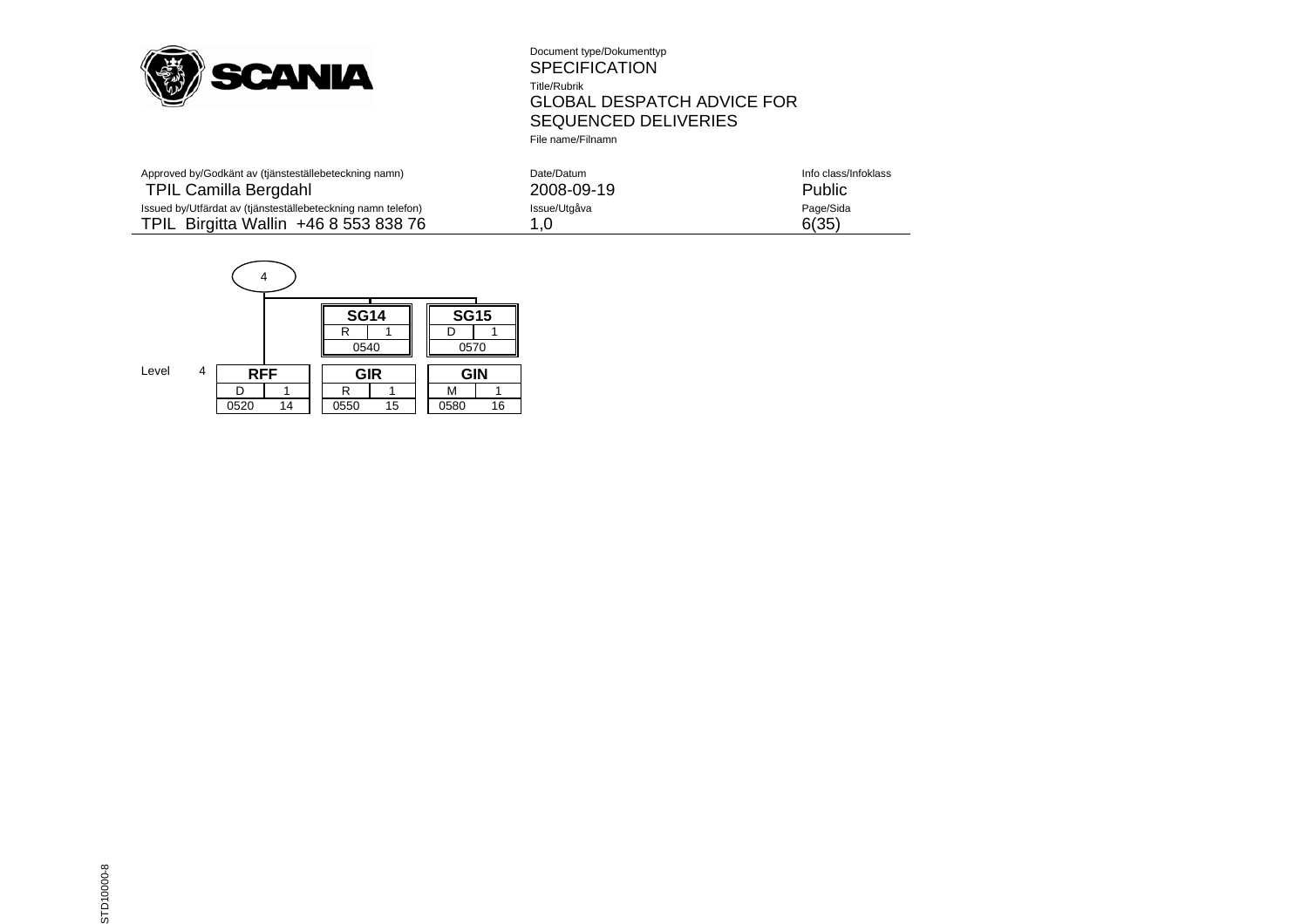

| Approved by/Godkänt av (tjänsteställebeteckning namn)        | Date/Datum   | Info class/Infoklass |
|--------------------------------------------------------------|--------------|----------------------|
| <b>TPIL Camilla Bergdahl</b>                                 | 2008-09-19   | Public               |
| Issued by/Utfärdat av (tjänsteställebeteckning namn telefon) | Issue/Utgåva | Page/Sida            |
| TPIL Birgitta Wallin +46 8 553 838 76                        |              | 7(35)                |

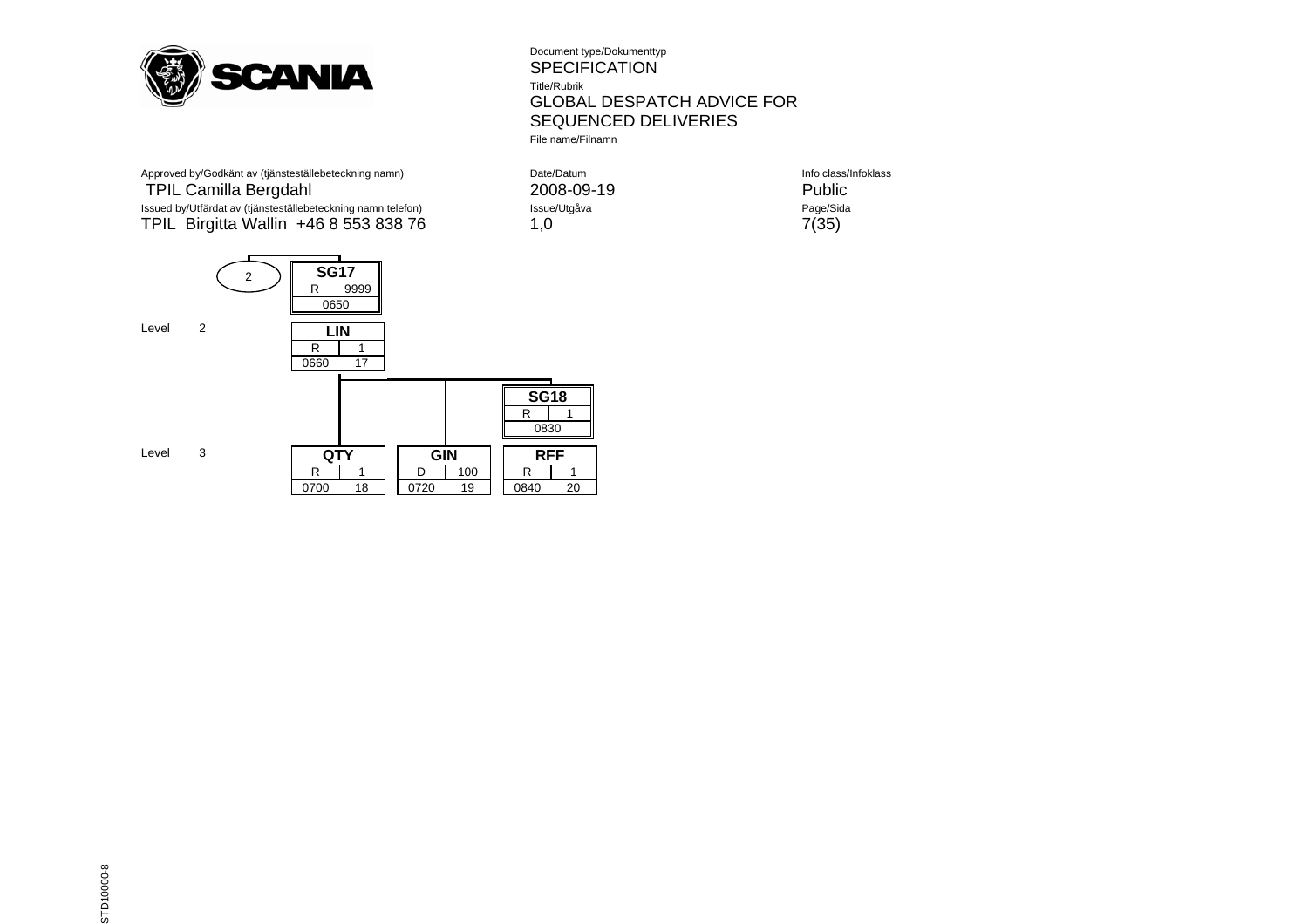

| Approved by/Godkänt av (tjänsteställebeteckning namn)        | Date/Datum   | Info class/Infoklass |
|--------------------------------------------------------------|--------------|----------------------|
| <b>TPIL Camilla Bergdahl</b>                                 | 2008-09-19   | Public               |
| Issued by/Utfärdat av (tjänsteställebeteckning namn telefon) | Issue/Utgåva | Page/Sida            |
| TPIL Birgitta Wallin +46 8 553 838 76                        |              | 8(35)                |

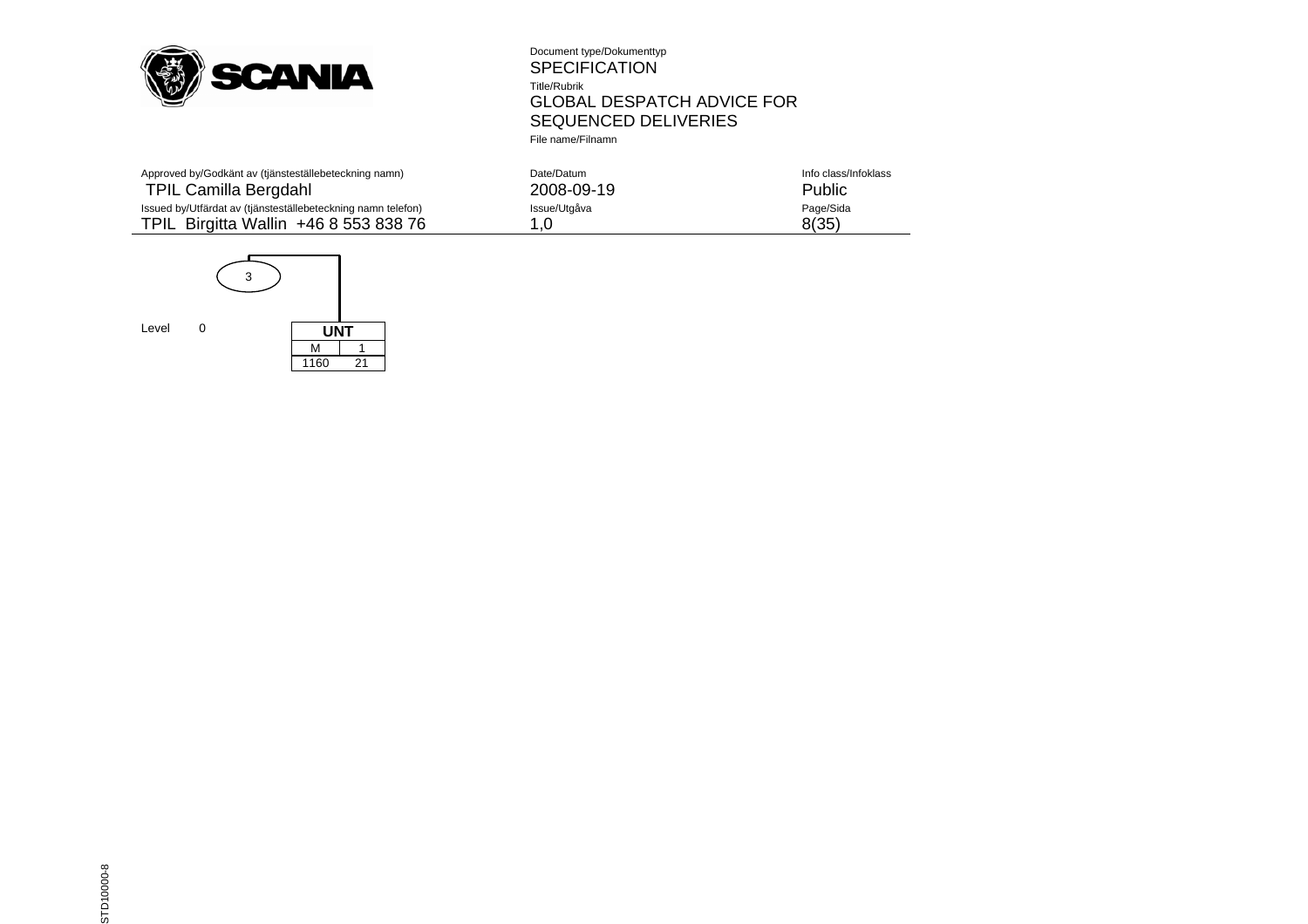

| Approved by/Godkänt av (tjänsteställebeteckning namn)<br><b>TPIL Camilla Bergdahl</b>                 |            |                                  |                     |                      | Date/Datum | 2008-09-19     | Info class/Infoklass<br><b>Public</b> |
|-------------------------------------------------------------------------------------------------------|------------|----------------------------------|---------------------|----------------------|------------|----------------|---------------------------------------|
| Issued by/Utfärdat av (tjänsteställebeteckning namn telefon)<br>TPIL Birgitta Wallin +46 8 553 838 76 |            |                                  | Issue/Utgåva<br>1.0 |                      |            |                | Page/Sida<br>9(35)                    |
| Segment:                                                                                              | <b>UNH</b> | Sea. No.:<br>Status:<br>Counter: | м<br>0010           | Level:<br>Max. Occ.: |            | Message header |                                       |

# **Name: Message header**

**Description of segment:**

|            | <b>UN/EDIFACT</b>         |            | Implementation |                                           |  |  |  |
|------------|---------------------------|------------|----------------|-------------------------------------------|--|--|--|
|            | Name                      |            |                | St Format   St Format   Use / Remarks     |  |  |  |
| <b>UNH</b> |                           |            |                |                                           |  |  |  |
| 0062       | Message reference number  | M an14     | M an14         | Message reference number                  |  |  |  |
| S009       | Message identifier        | м          | м              |                                           |  |  |  |
| 0065       | Message type              | $M$ an $6$ | $M$ an6        |                                           |  |  |  |
|            |                           |            |                | DESADV = Despatch advice message          |  |  |  |
| 0052       | Message version number    | $M$ an3    | $M$ an3        |                                           |  |  |  |
|            |                           |            |                | D<br>= Draft version/UN/EDIFACT Directory |  |  |  |
| 0054       | Message release number    | $M$ an3    | $M$ an3        |                                           |  |  |  |
|            |                           |            |                | 07A<br>$=$ Release 2007 - A               |  |  |  |
| 0051       | Controlling agency        | $M$ an2    | $M$ an2        |                                           |  |  |  |
|            |                           |            |                | <b>UN</b><br>$=$ UN/CEFACT                |  |  |  |
| 0057       | Association assigned code | $C$ an $6$ | $R$ an $6$     | GBSA11                                    |  |  |  |
| 0068       | Common access reference   | $C$ an35   | N              | not used                                  |  |  |  |
| S010       | Status of the transfer    | С          | N              | not used                                  |  |  |  |
| 0070       | Sequence of transfers     | $M$ n2     | N              | not used                                  |  |  |  |
| 0073       | First and last transfer   | $C$ a1     | N              | not used                                  |  |  |  |

# **Remark:**

**Example:**

UNH+1+DESADV:D:07A:UN:GBSA11'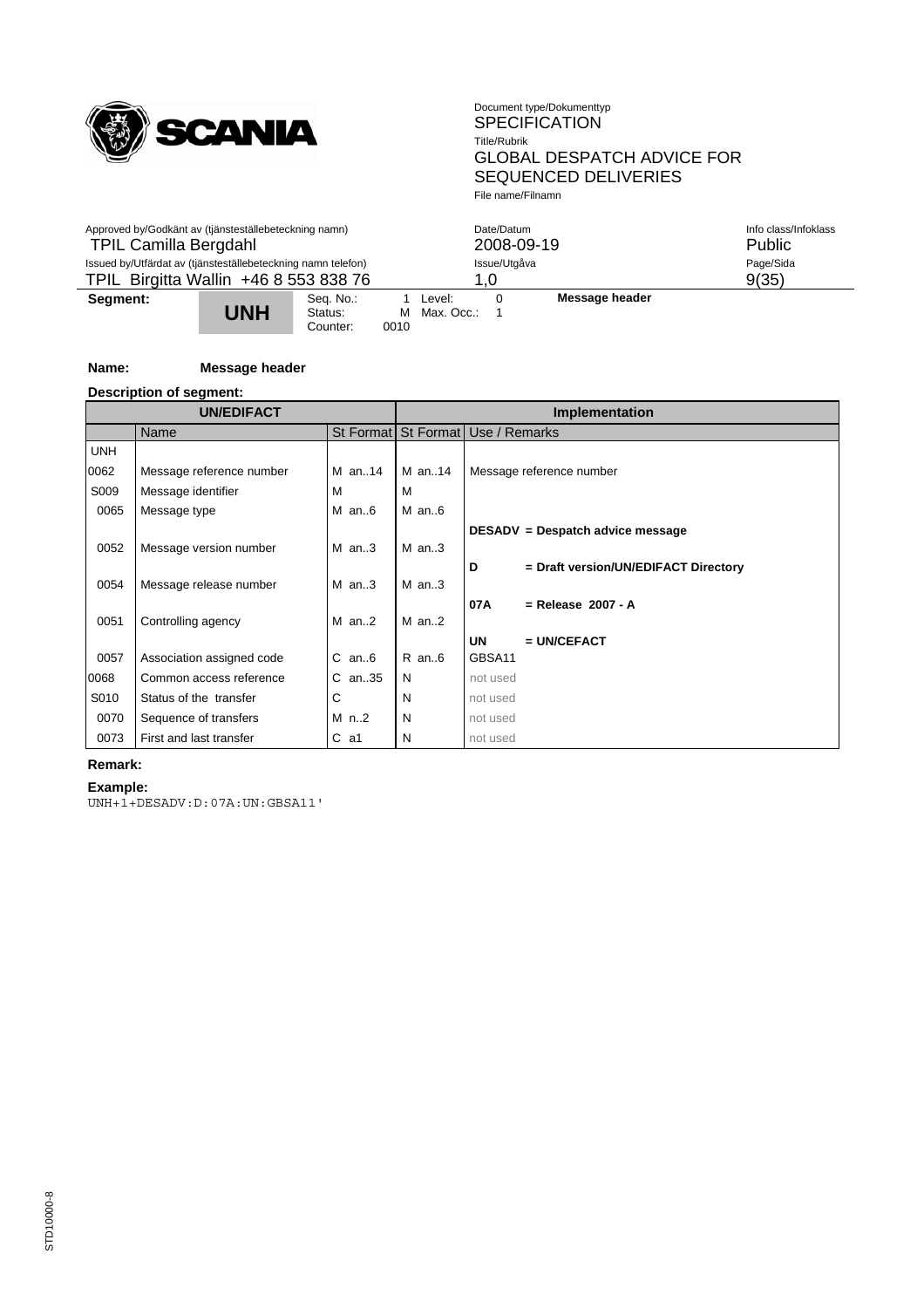

| Approved by/Godkänt av (tjänsteställebeteckning namn)        |            |                                  |              | Date/Datum             | Info class/Infoklass |                      |           |
|--------------------------------------------------------------|------------|----------------------------------|--------------|------------------------|----------------------|----------------------|-----------|
| <b>TPIL Camilla Bergdahl</b>                                 |            |                                  |              | 2008-09-19             | Public               |                      |           |
| Issued by/Utfärdat av (tjänsteställebeteckning namn telefon) |            |                                  | Issue/Utgåva |                        |                      |                      | Page/Sida |
| TPIL Birgitta Wallin +46 8 553 838 76                        |            |                                  | 1.0          |                        |                      |                      | 10(35)    |
| Segment:                                                     | <b>BGM</b> | Sea. No.:<br>Status:<br>Counter: | м<br>0020    | 2 Level:<br>Max. Occ.: |                      | Beginning of message |           |

# **Name: Beginning of message**

**Description of segment:**

| <b>UN/EDIFACT</b> |                                      |            |   | Implementation |                                                                                                                         |  |  |  |
|-------------------|--------------------------------------|------------|---|----------------|-------------------------------------------------------------------------------------------------------------------------|--|--|--|
|                   | Name                                 |            |   |                | St Format St Format Use / Remarks                                                                                       |  |  |  |
| <b>BGM</b>        |                                      |            |   |                |                                                                                                                         |  |  |  |
| C002              | Document/message name                | С          | R |                |                                                                                                                         |  |  |  |
| 1001              | Document name code                   | $C$ an3    |   | $R$ an3        | Code specifying the type or subtype of the business document.<br>Use UN/EDIFACT code list 1001 and JAI code list JAI001 |  |  |  |
|                   |                                      |            |   |                | 351<br>= Despatch advice                                                                                                |  |  |  |
| 1131              | Code list identification code        | $C$ an17   | N |                | not used                                                                                                                |  |  |  |
| 3055              | Code list responsible agency<br>code | $C$ an3    | N |                | not used                                                                                                                |  |  |  |
| 1000              | Document name                        | $C$ an. 35 | N |                | not used                                                                                                                |  |  |  |
| C <sub>106</sub>  | Document/message identification      | C          | R |                |                                                                                                                         |  |  |  |
| 1004              | Document identifier                  | $C$ an. 35 |   | R an17         | Unique identifier of a document. Synonym: document number                                                               |  |  |  |
| 1056              | Version identifier                   | $C$ an9    | N |                | not used                                                                                                                |  |  |  |
| 1060              | <b>Revision identifier</b>           | $C$ an $6$ | N |                | not used                                                                                                                |  |  |  |
| 1225              | Message function code                | $C$ an3    | N |                | not used                                                                                                                |  |  |  |
| 4343              | Response type code                   | $C$ an3    | N |                | not used                                                                                                                |  |  |  |

### **Remark:**

**Example:**

BGM+351+11011'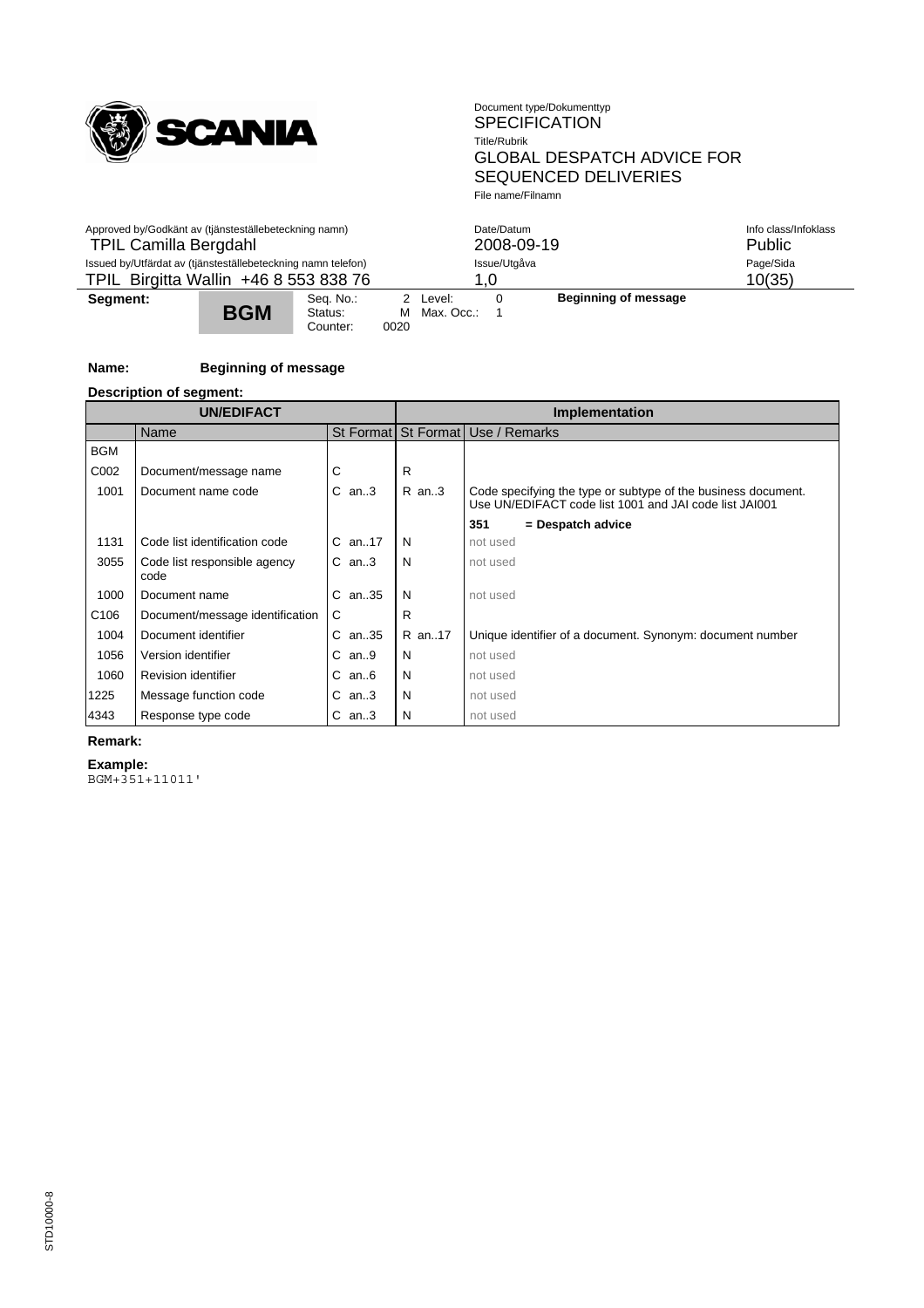

| Approved by/Godkänt av (tjänsteställebeteckning namn)<br><b>TPIL Camilla Bergdahl</b> |            |                                  |      | Date/Datum<br>2008-09-19 | Info class/Infoklass<br>Public |                  |  |
|---------------------------------------------------------------------------------------|------------|----------------------------------|------|--------------------------|--------------------------------|------------------|--|
| Issued by/Utfärdat av (tjänsteställebeteckning namn telefon)                          |            |                                  |      |                          | Issue/Utgåva                   | Page/Sida        |  |
| TPIL Birgitta Wallin +46 8 553 838 76                                                 |            |                                  | 1.0  |                          |                                | 11(35)           |  |
| Segment:                                                                              | <b>DTM</b> | Sea. No.:<br>Status:<br>Counter: | 0030 | 3 Level:<br>R Max. Occ.: |                                | Date/time/period |  |

# **Name: Despatch advice date**

#### **Description of segment:**

|            | <b>UN/EDIFACT</b>                                 |            |         | <b>Implementation</b>                                    |  |  |  |
|------------|---------------------------------------------------|------------|---------|----------------------------------------------------------|--|--|--|
|            | Name                                              |            |         | St Format St Format Use / Remarks                        |  |  |  |
| <b>DTM</b> |                                                   |            |         |                                                          |  |  |  |
| C507       | Date/time/period                                  | м          | М       |                                                          |  |  |  |
| 2005       | Date or time or period function<br>code qualifier | M an3      | $M$ an3 |                                                          |  |  |  |
|            |                                                   |            |         | 137<br>$=$ Document/message date/time                    |  |  |  |
| 2380       | Date or time or period text                       | $C$ an. 35 | R an12  | Date, on which a document or business signal was issued. |  |  |  |
| 2379       | Date or time or period format<br>code             | $C$ an3    | R an3   |                                                          |  |  |  |
|            |                                                   |            |         | 203<br>$=$ CCYYMMDDHHMM                                  |  |  |  |

# **Remark:**

**Example:**

DTM+137:200809041102:203'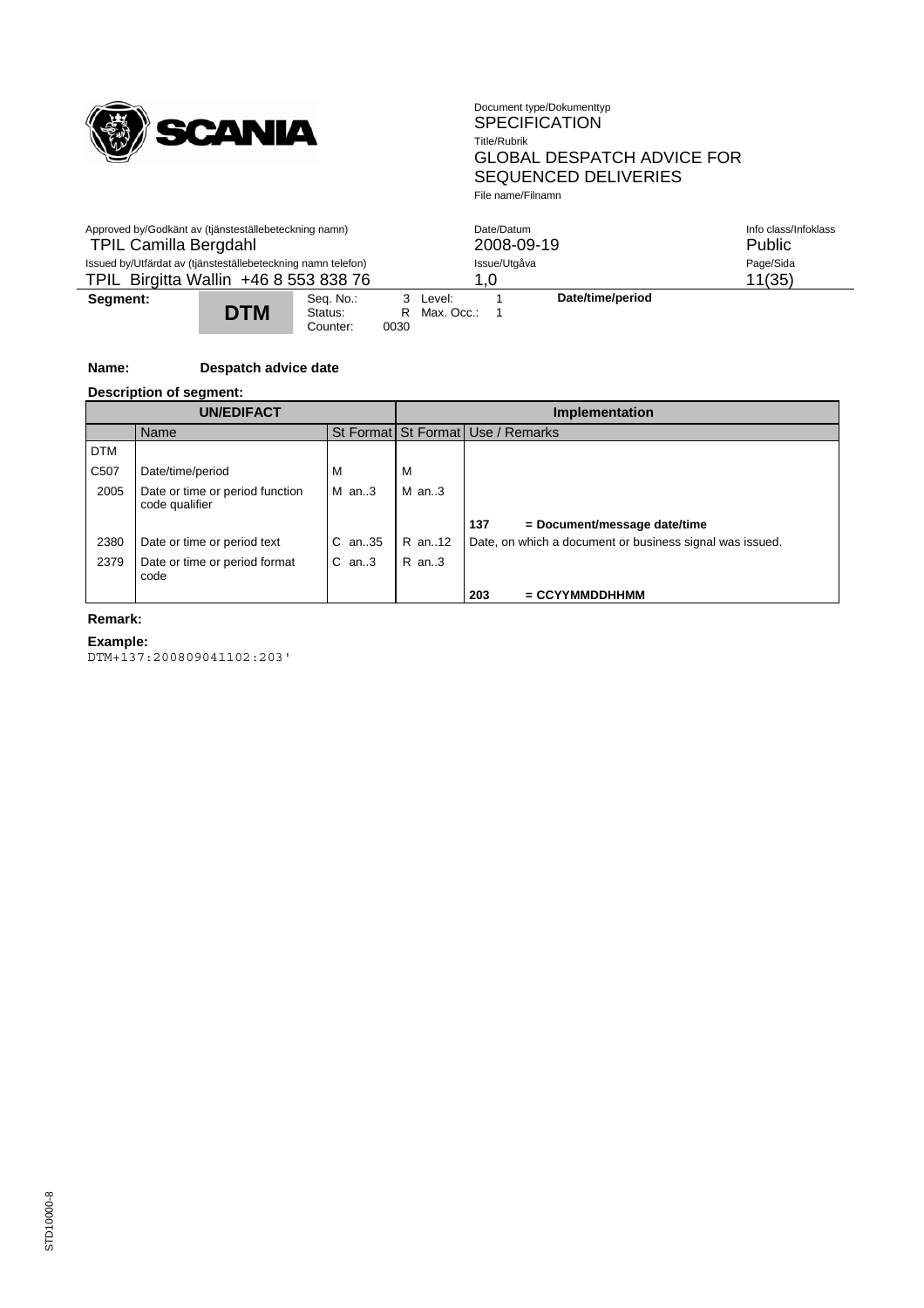

| Approved by/Godkänt av (tjänsteställebeteckning namn)<br><b>TPIL Camilla Bergdahl</b>                 |            |                                  |           |                        | Date/Datum          | 2008-09-19          | Info class/Infoklass<br>Public |
|-------------------------------------------------------------------------------------------------------|------------|----------------------------------|-----------|------------------------|---------------------|---------------------|--------------------------------|
| Issued by/Utfärdat av (tjänsteställebeteckning namn telefon)<br>TPIL Birgitta Wallin +46 8 553 838 76 |            |                                  |           |                        | Issue/Utgåva<br>1.0 |                     | Page/Sida<br>12(35)            |
| Segment:                                                                                              | <b>MEA</b> | Seq. No.:<br>Status:<br>Counter: | O<br>0050 | 4 Level:<br>Max. Occ.: |                     | <b>Measurements</b> |                                |

# **Name: Consignment's gross weight**

**Description of segment:**

| <b>UN/EDIFACT</b> |                                       |           | Implementation |                                                          |  |  |
|-------------------|---------------------------------------|-----------|----------------|----------------------------------------------------------|--|--|
|                   | Name                                  |           |                | St Format St Format Use / Remarks                        |  |  |
| <b>MEA</b>        |                                       |           |                |                                                          |  |  |
| 6311              | Measurement purpose code<br>qualifier | $M$ an3   | $M$ an3        |                                                          |  |  |
|                   |                                       |           |                | <b>AAX</b><br>= Consignment measurement                  |  |  |
| C <sub>502</sub>  | Measurement details                   | C         | R              |                                                          |  |  |
| 6313              | Measured attribute code               | $C$ an3   | $R$ an3        |                                                          |  |  |
|                   |                                       |           |                | <b>AAD</b><br>= Total gross weight                       |  |  |
| 6321              | Measurement significance code         | $C$ an3   | N              | not used                                                 |  |  |
| 6155              | Non-discrete measurement name<br>code | $C$ an17  | N              | not used                                                 |  |  |
| 6154              | Non-discrete measurement name         | C an70    | N              | not used                                                 |  |  |
| C174              | Value/range                           | С         | R              |                                                          |  |  |
| 6411              | Measurement unit code                 | $M$ an8   | $M$ an $8$     |                                                          |  |  |
|                   |                                       |           |                | E4<br>= gross kilogram                                   |  |  |
| 6314              | Measure                               | $C$ an18  | R n12          | Groos weight - weight (mass) without carrier's equipment |  |  |
| 6162              | Range minimum quantity                | $C$ n. 18 | N              | not used                                                 |  |  |
| 6152              | Range maximum quantity                | $C$ n.18  | N              | not used                                                 |  |  |
| 6432              | Significant digits quantity           | $C_n$ .2  | N              | not used                                                 |  |  |
| 7383              | Surface or layer code                 | $C$ an3   | N              | not used                                                 |  |  |

#### **Remark:**

Weight in full kilogram without decimals.

#### **Example:**

MEA+AAX+AAD+E4:1000'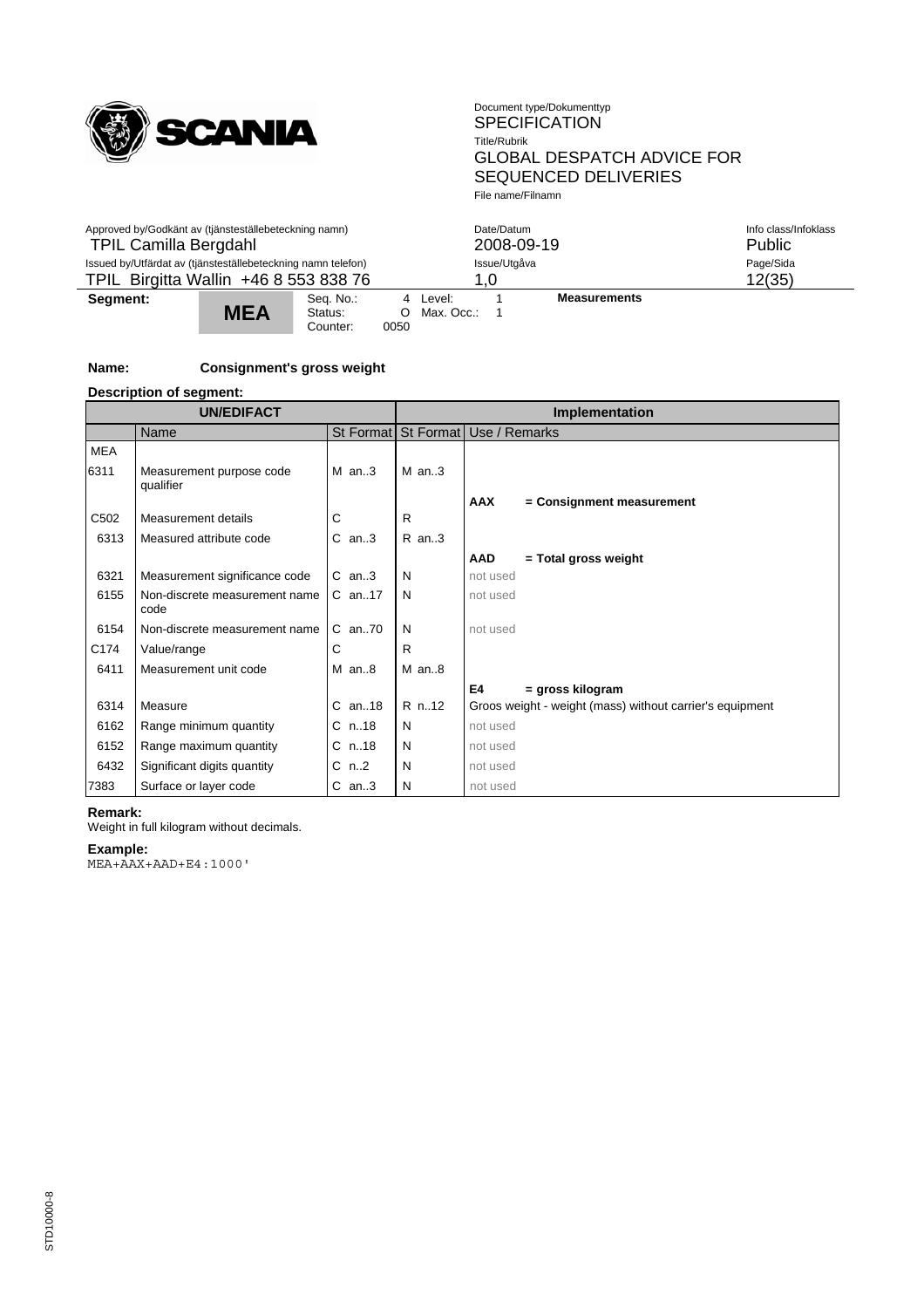

| $\sim$ $\sim$                                                | $\mathbf{a} \mathbf{a} \mathbf{b}$ | $\mathbf{a}$ | <b>ALL</b><br>$\mathbf{M}$ $\mathbf{M}$ $\mathbf{M}$ |                      |
|--------------------------------------------------------------|------------------------------------|--------------|------------------------------------------------------|----------------------|
| TPIL Birgitta Wallin +46 8 553 838 76                        |                                    |              |                                                      | 13(35)               |
| Issued by/Utfärdat av (tjänsteställebeteckning namn telefon) |                                    |              | Issue/Utgåva                                         | Page/Sida            |
| <b>TPIL Camilla Bergdahl</b>                                 |                                    |              | 2008-09-19                                           | <b>Public</b>        |
| Approved by/Godkänt av (tjänsteställebeteckning namn)        |                                    |              | Date/Datum                                           | Info class/Infoklass |
|                                                              |                                    |              |                                                      |                      |

**Group: SG2** Status: R Max. Occ.: 1 ShipTo

This informmation will be collected from NAD (CN) in DELJIT D96A or CSG in Odette SYNCRO.

**Segment:**

Seq. No.: 5 Level: 1<br>**NAD** Status: M Max. Occ.: 1 Counter: 0120

**Name and address**

**Name: ShipTo's name and address**

# **Description of segment:**

|            | <b>UN/EDIFACT</b>                                  |            | Implementation |                                                         |  |  |
|------------|----------------------------------------------------|------------|----------------|---------------------------------------------------------|--|--|
|            | Name                                               |            |                | St Format St Format Use / Remarks                       |  |  |
| <b>NAD</b> |                                                    |            |                |                                                         |  |  |
| 3035       | Party function code qualifier                      | $M$ an3    | $M$ an3        |                                                         |  |  |
|            |                                                    |            |                | ST<br>$=$ Ship to                                       |  |  |
| C082       | Party identification details                       | С          | $\mathsf{R}$   |                                                         |  |  |
| 3039       | Party identifier                                   | M an35     | R an9          | Unique identification of a party by an ID.              |  |  |
| 1131       | Code list identification code                      | $C$ an17   | N              | not used                                                |  |  |
| 3055       | Code list responsible agency<br>code               | $C$ an3    | $R$ an3        | Code specifying the agency responsible for a code list. |  |  |
|            |                                                    |            |                | 92<br>= Assigned by buyer or buyer's agent              |  |  |
| C058       | Name and address                                   | С          | N              | not used                                                |  |  |
| 3124       | Name and address description                       | M an35     | N              | not used                                                |  |  |
| 3124       | Name and address description                       | C an35     | N              | not used                                                |  |  |
| 3124       | Name and address description                       | $C$ an. 35 | N              | not used                                                |  |  |
| 3124       | Name and address description                       | C an35     | N              | not used                                                |  |  |
| 3124       | Name and address description                       | $C$ an. 35 | N              | not used                                                |  |  |
| C080       | Party name                                         | С          | N              | not used                                                |  |  |
| 3036       | Party name                                         | M an35     | N              | not used                                                |  |  |
| 3036       | Party name                                         | C an35     | N              | not used                                                |  |  |
| 3036       | Party name                                         | $C$ an35   | N              | not used                                                |  |  |
| 3036       | Party name                                         | $C$ an35   | N              | not used                                                |  |  |
| 3036       | Party name                                         | $C$ an35   | N              | not used                                                |  |  |
| 3045       | Party name format code                             | $C$ an3    | N              | not used                                                |  |  |
| C059       | <b>Street</b>                                      | C          | N              | not used                                                |  |  |
| 3042       | Street and number or post office<br>box identifier | M an35     | N              | not used                                                |  |  |
| 3042       | Street and number or post office<br>box identifier | C an35     | N              | not used                                                |  |  |
| 3042       | Street and number or post office<br>box identifier | $C$ an35   | N              | not used                                                |  |  |
| 3042       | Street and number or post office<br>box identifier | C an35     | N              | not used                                                |  |  |
| 3164       | City name                                          | $C$ an35   | N              | not used                                                |  |  |
| C819       | Country subdivision details                        | С          | N              | not used                                                |  |  |
| 3229       | Country subdivision identifier                     | $C$ an9    | N              | not used                                                |  |  |
|            |                                                    |            |                |                                                         |  |  |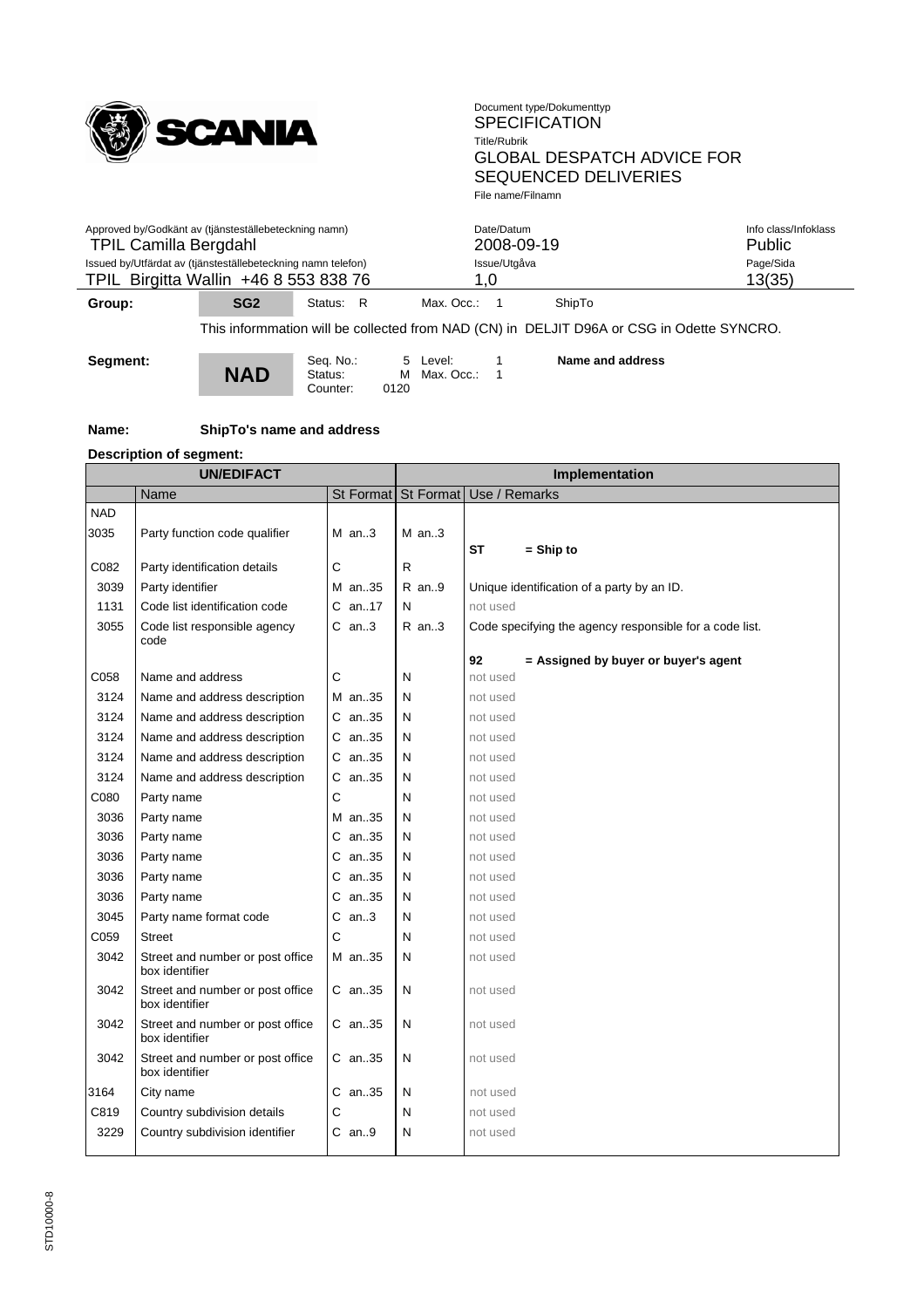

Approved by/Godkänt av (tjänsteställebeteckning namn)

#### Document type/Dokumenttyp SPECIFICATION Title/Rubrik GLOBAL DESPATCH ADVICE FOR SEQUENCED DELIVERIES File name/Filnamn

| Approved by/Godkänt av (tjänsteställebeteckning namn)        | Date/Datum   | Info class/Infoklass |
|--------------------------------------------------------------|--------------|----------------------|
| TPIL Camilla Bergdahl                                        | 2008-09-19   | Public               |
| Issued by/Utfärdat av (tjänsteställebeteckning namn telefon) | Issue/Utgåva | Page/Sida            |
| TPIL Birgitta Wallin +46 8 553 838 76                        |              | 14(35)               |
|                                                              |              |                      |

| <b>UN/EDIFACT</b> |      |                                      |              | Implementation |                                       |  |
|-------------------|------|--------------------------------------|--------------|----------------|---------------------------------------|--|
|                   |      | Name                                 |              |                | St Format   St Format   Use / Remarks |  |
|                   | 1131 | Code list identification code        | $C$ an. 17   | N              |                                       |  |
|                   | 3055 | Code list responsible agency<br>code | $C$ an3      | N              | not used                              |  |
|                   | 3228 | Country subdivision name             | $C$ an. $70$ | N              | not used                              |  |
|                   | 3251 | Postal identification code           | $C$ an. 17   | N              | not used                              |  |
|                   | 3207 | Country identifier                   | $C$ an3      | N              | not used                              |  |

### **Remark:**

The party to which goods are to be shipped (consigned).

#### **Example:**

NAD+ST+CHA::92'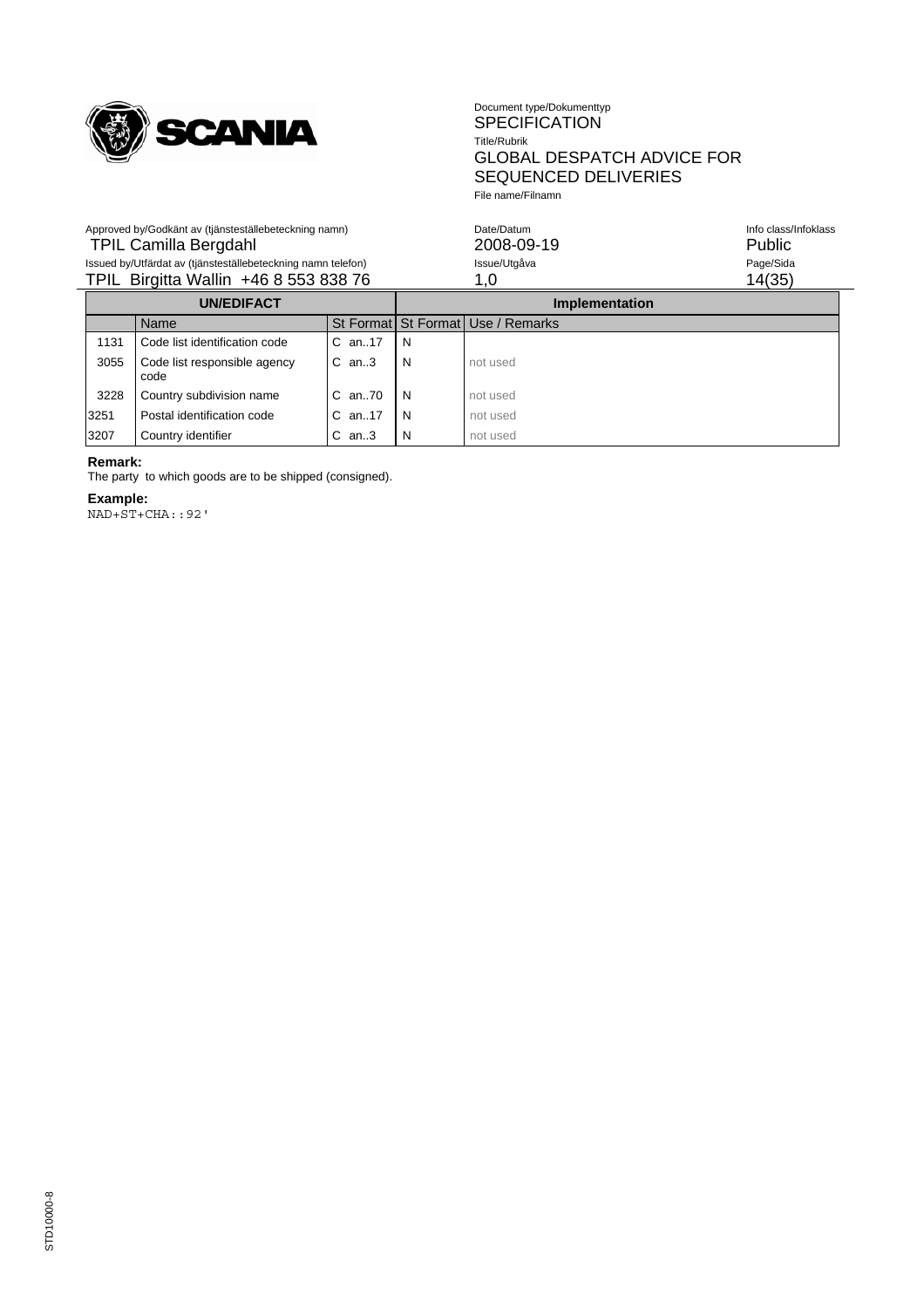

| Approved by/Godkänt av (tjänsteställebeteckning namn)<br><b>TPIL Camilla Bergdahl</b><br>Issued by/Utfärdat av (tjänsteställebeteckning namn telefon)<br>TPIL Birgitta Wallin +46 8 553 838 76 |                 |                                  |                | Date/Datum<br>2008-09-19<br>Issue/Utgåva<br>1.0 |   |                                      | Info class/Infoklass<br>Public<br>Page/Sida<br>15(35) |
|------------------------------------------------------------------------------------------------------------------------------------------------------------------------------------------------|-----------------|----------------------------------|----------------|-------------------------------------------------|---|--------------------------------------|-------------------------------------------------------|
| Group:                                                                                                                                                                                         | SG <sub>2</sub> | Status: R                        |                | Max. Occ.:                                      |   | ShipTo                               |                                                       |
| Segment:                                                                                                                                                                                       | <b>LOC</b>      | Seq. No.:<br>Status:<br>Counter: | 6<br>R<br>0130 | Level:<br>Max. Occ.:                            | 2 | <b>Place/location identification</b> |                                                       |

#### **Name: Place of discharge**

**Description of segment:**

| <b>UN/EDIFACT</b>  |                                      |             | Implementation |                                                      |  |  |
|--------------------|--------------------------------------|-------------|----------------|------------------------------------------------------|--|--|
|                    | Name                                 |             |                | St Format St Format Use / Remarks                    |  |  |
| <b>LOC</b><br>3227 | Location function code qualifier     | $M$ an3     | $M$ an3        |                                                      |  |  |
|                    |                                      |             |                | = Place/port of discharge<br>11                      |  |  |
| C517               | Location identification              | С           | R              |                                                      |  |  |
| 3225               | Location identifier                  | C an35      | R an17         | Identifier / code specifying the name of a location. |  |  |
| 1131               | Code list identification code        | C an17      | N              | not used                                             |  |  |
| 3055               | Code list responsible agency<br>code | $C$ an3     | N              | not used                                             |  |  |
| 3224               | Location name                        | C an256     | N              | not used                                             |  |  |
| C519               | Related location one identification  | C           | N              | not used                                             |  |  |
| 3223               | First related location identifier    | C an35      | N              | not used                                             |  |  |
| 1131               | Code list identification code        | C an17      | N              | not used                                             |  |  |
| 3055               | Code list responsible agency<br>code | $C$ an3     | N              | not used                                             |  |  |
| 3222               | First related location name          | $C$ an70    | N              | not used                                             |  |  |
| C553               | Related location two identification  | C           | N              | not used                                             |  |  |
| 3233               | Second related location identifier   | C an35      | N              | not used                                             |  |  |
| 1131               | Code list identification code        | C an17      | N              | not used                                             |  |  |
| 3055               | Code list responsible agency<br>code | $C$ an3     | N              | not used                                             |  |  |
| 3232               | Second related location name         | $C$ an $70$ | N              | not used                                             |  |  |
| 5479               | <b>Relation code</b>                 | $C$ an3     | N              | not used                                             |  |  |

**Remark:**

**Example:**

LOC+11+230'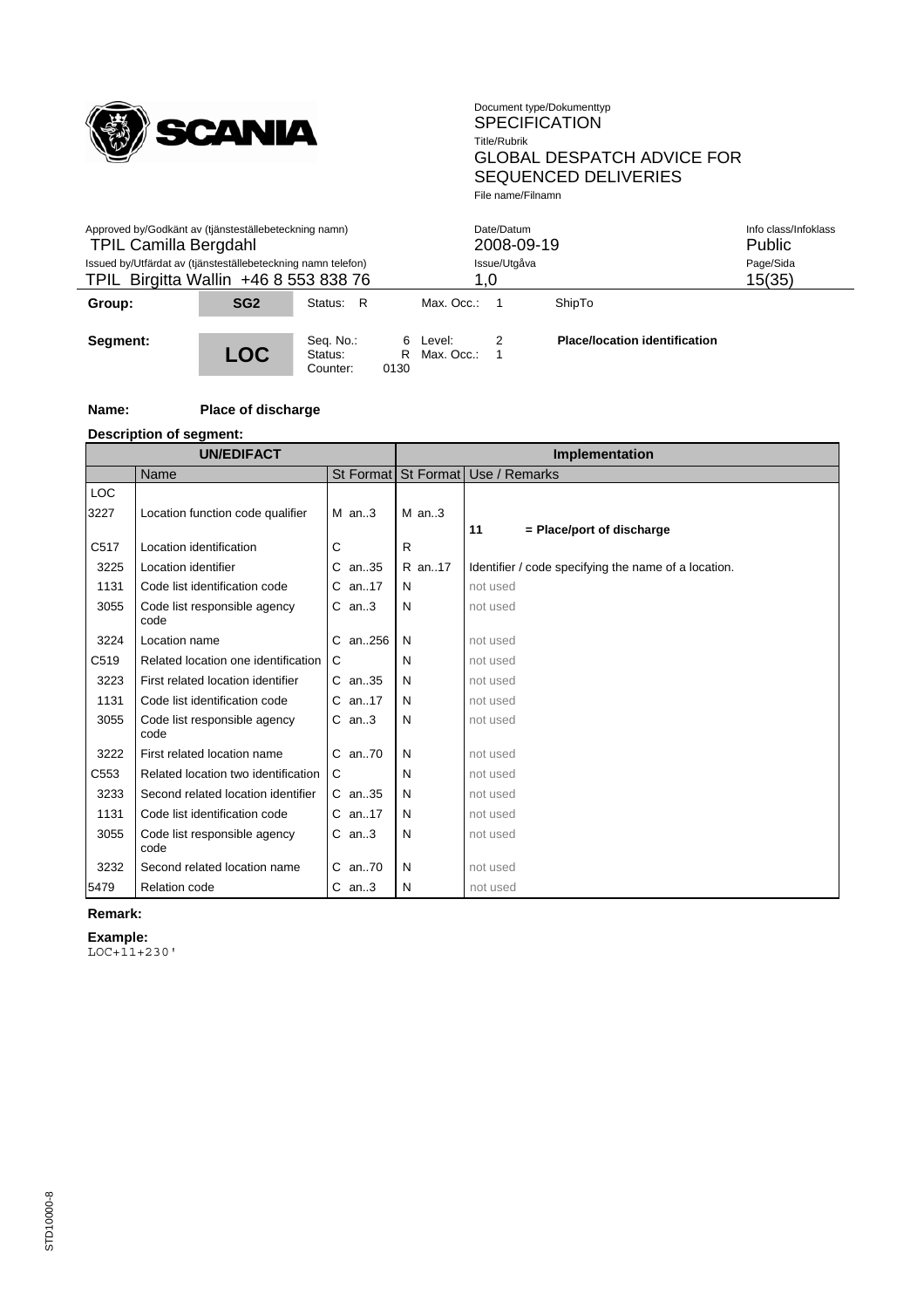

| Approved by/Godkänt av (tjänsteställebeteckning namn)<br><b>TPIL Camilla Bergdahl</b><br>Issued by/Utfärdat av (tjänsteställebeteckning namn telefon)<br>TPIL Birgitta Wallin +46 8 553 838 76 |                 |                                  |           | Date/Datum<br>2008-09-19<br>Issue/Utgåva<br>1.0 |        |                                      | Info class/Infoklass<br>Public<br>Page/Sida<br>16(35) |
|------------------------------------------------------------------------------------------------------------------------------------------------------------------------------------------------|-----------------|----------------------------------|-----------|-------------------------------------------------|--------|--------------------------------------|-------------------------------------------------------|
| Group:                                                                                                                                                                                         | SG <sub>2</sub> | Status: R                        |           | Max. Occ.:                                      |        | ShipTo                               |                                                       |
| Segment:                                                                                                                                                                                       | <b>LOC</b>      | Seq. No.:<br>Status:<br>Counter: | R<br>0130 | 7 Level:<br>Max. Occ.:                          | 2<br>1 | <b>Place/location identification</b> |                                                       |

#### **Name: Internal place of destination**

#### **Description of segment:**

|                  | <b>UN/EDIFACT</b>                    |             | Implementation |                                                      |  |  |
|------------------|--------------------------------------|-------------|----------------|------------------------------------------------------|--|--|
|                  | Name                                 |             |                | St Format St Format Use / Remarks                    |  |  |
| <b>LOC</b>       |                                      |             |                |                                                      |  |  |
| 3227             | Location function code qualifier     | $M$ an3     | $M$ an3        |                                                      |  |  |
| C517             | Location identification              | С           | R              | 7<br>= Place of delivery                             |  |  |
| 3225             | Location identifier                  | $C$ an. 35  | R an17         | Identifier / code specifying the name of a location. |  |  |
| 1131             | Code list identification code        | $C$ an17    | N              | not used                                             |  |  |
| 3055             | Code list responsible agency<br>code | $C$ an3     | N              | not used                                             |  |  |
| 3224             | Location name                        | C an256     | N              | not used                                             |  |  |
| C519             | Related location one identification  | C           | N              | not used                                             |  |  |
| 3223             | First related location identifier    | $C$ an. 35  | N              | not used                                             |  |  |
| 1131             | Code list identification code        | $C$ an17    | N              | not used                                             |  |  |
| 3055             | Code list responsible agency<br>code | $C$ an3     | N              | not used                                             |  |  |
| 3222             | First related location name          | C an70      | N              | not used                                             |  |  |
| C <sub>553</sub> | Related location two identification  | C           | N              | not used                                             |  |  |
| 3233             | Second related location identifier   | $C$ an. 35  | N              | not used                                             |  |  |
| 1131             | Code list identification code        | $C$ an17    | N              | not used                                             |  |  |
| 3055             | Code list responsible agency<br>code | $C$ an3     | N              | not used                                             |  |  |
| 3232             | Second related location name         | $C$ an $70$ | N              | not used                                             |  |  |
| 5479             | <b>Relation code</b>                 | $C$ an3     | N              | not used                                             |  |  |

#### **Remark:**

An internal location within the ship-to's premises, where goods are moved to after they have been unloaded, e.g. an assembly line. This information must be collected from the most recent DELJIT/SYNCRO message LOC (159)

**Example:**

LOC+7+230I'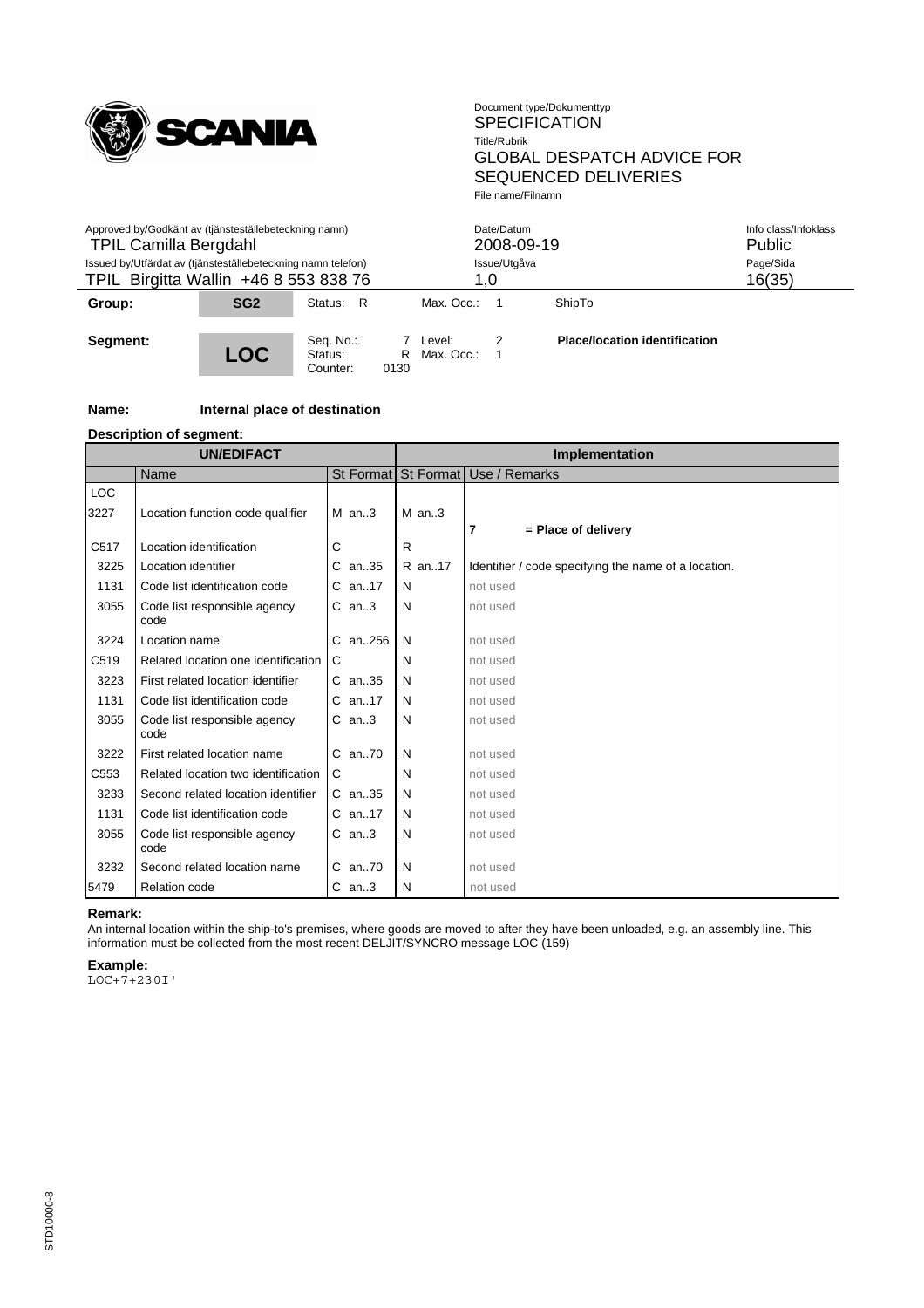

| $\sim$ $\sim$                                                                                         | $\mathbf{a} \mathbf{a} \mathbf{b}$ | $\mathbf{a}$ . $\mathbf{b}$ | $\cdots$     |                      |
|-------------------------------------------------------------------------------------------------------|------------------------------------|-----------------------------|--------------|----------------------|
| Issued by/Utfärdat av (tjänsteställebeteckning namn telefon)<br>TPIL Birgitta Wallin +46 8 553 838 76 |                                    |                             | 1.0          | Page/Sida<br>17(35)  |
|                                                                                                       |                                    |                             | Issue/Utgåva |                      |
| <b>TPIL Camilla Bergdahl</b>                                                                          |                                    |                             | 2008-09-19   | <b>Public</b>        |
| Approved by/Godkänt av (tjänsteställebeteckning namn)                                                 |                                    |                             | Date/Datum   | Info class/Infoklass |
|                                                                                                       |                                    |                             |              |                      |

**Group: SG2** Status: D Max. Occ.: 1 Seller

This segment group is required when Ship From and Seller have been allocated with different numbers by the Buyer.



Seq. No.: 8 Level: 1<br>**NAD** Status: M Max. Occ.: 1 Counter:

**Name and address**

#### **Name: Seller's name and address**

#### **Description of segment:**

| St Format   Use / Remarks<br>Name<br>St Format<br><b>NAD</b><br>3035<br>Party function code qualifier<br>$M$ an3<br>$M$ an3<br>$=$ Seller<br><b>SE</b><br>C082<br>C<br>$\mathsf{R}$<br>Party identification details<br>3039<br>Party identifier<br>M an35<br>$M$ an9<br>Unique identification of a party by an ID.<br>Code list identification code<br>C an17<br>1131<br>N<br>not used<br>3055<br>$C$ an3<br>Code list responsible agency<br>$R$ an3<br>Code specifying the agency responsible for a code list.<br>code<br>92<br>= Assigned by buyer or buyer's agent<br>C<br>C058<br>Name and address<br>N<br>not used<br>3124<br>Name and address description<br>M an35<br>N<br>not used<br>3124<br>Name and address description<br>C an35<br>N<br>not used<br>3124<br>Name and address description<br>C an35<br>N<br>not used<br>3124<br>C an35<br>Name and address description<br>N<br>not used<br>3124<br>$C$ an. 35<br>Name and address description<br>N<br>not used<br>C<br>C080<br>N<br>Party name<br>not used<br>3036<br>N<br>Party name<br>M an35<br>not used<br>3036<br>Party name<br>$C$ an. 35<br>N<br>not used<br>3036<br>an35<br>Party name<br>N<br>С<br>not used<br>3036<br>an35<br>N<br>Party name<br>С<br>not used<br>an35<br>3036<br>N<br>Party name<br>C<br>not used<br>3045<br>$C$ an3<br>Party name format code<br>N<br>not used<br>C059<br>C<br>N<br><b>Street</b><br>not used<br>3042<br>Street and number or post office<br>M an35<br>N<br>not used<br>box identifier<br>3042<br>Street and number or post office<br>N<br>$C$ an. 35<br>not used<br>box identifier<br>Street and number or post office<br>3042<br>$C$ an35<br>N<br>not used<br>box identifier<br>3042<br>Street and number or post office<br>$C$ an. 35<br>N<br>not used<br>box identifier<br>3164<br>City name<br>C an35<br>N<br>not used<br>C819<br>C<br>Country subdivision details<br>N<br>not used<br>3229<br>Country subdivision identifier<br>$C$ an9<br>N<br>not used | <b>UN/EDIFACT</b> |  | Implementation |  |  |  |
|------------------------------------------------------------------------------------------------------------------------------------------------------------------------------------------------------------------------------------------------------------------------------------------------------------------------------------------------------------------------------------------------------------------------------------------------------------------------------------------------------------------------------------------------------------------------------------------------------------------------------------------------------------------------------------------------------------------------------------------------------------------------------------------------------------------------------------------------------------------------------------------------------------------------------------------------------------------------------------------------------------------------------------------------------------------------------------------------------------------------------------------------------------------------------------------------------------------------------------------------------------------------------------------------------------------------------------------------------------------------------------------------------------------------------------------------------------------------------------------------------------------------------------------------------------------------------------------------------------------------------------------------------------------------------------------------------------------------------------------------------------------------------------------------------------------------------------------------------------------------------------------------------------------------------------------------------------------------|-------------------|--|----------------|--|--|--|
|                                                                                                                                                                                                                                                                                                                                                                                                                                                                                                                                                                                                                                                                                                                                                                                                                                                                                                                                                                                                                                                                                                                                                                                                                                                                                                                                                                                                                                                                                                                                                                                                                                                                                                                                                                                                                                                                                                                                                                        |                   |  |                |  |  |  |
|                                                                                                                                                                                                                                                                                                                                                                                                                                                                                                                                                                                                                                                                                                                                                                                                                                                                                                                                                                                                                                                                                                                                                                                                                                                                                                                                                                                                                                                                                                                                                                                                                                                                                                                                                                                                                                                                                                                                                                        |                   |  |                |  |  |  |
|                                                                                                                                                                                                                                                                                                                                                                                                                                                                                                                                                                                                                                                                                                                                                                                                                                                                                                                                                                                                                                                                                                                                                                                                                                                                                                                                                                                                                                                                                                                                                                                                                                                                                                                                                                                                                                                                                                                                                                        |                   |  |                |  |  |  |
|                                                                                                                                                                                                                                                                                                                                                                                                                                                                                                                                                                                                                                                                                                                                                                                                                                                                                                                                                                                                                                                                                                                                                                                                                                                                                                                                                                                                                                                                                                                                                                                                                                                                                                                                                                                                                                                                                                                                                                        |                   |  |                |  |  |  |
|                                                                                                                                                                                                                                                                                                                                                                                                                                                                                                                                                                                                                                                                                                                                                                                                                                                                                                                                                                                                                                                                                                                                                                                                                                                                                                                                                                                                                                                                                                                                                                                                                                                                                                                                                                                                                                                                                                                                                                        |                   |  |                |  |  |  |
|                                                                                                                                                                                                                                                                                                                                                                                                                                                                                                                                                                                                                                                                                                                                                                                                                                                                                                                                                                                                                                                                                                                                                                                                                                                                                                                                                                                                                                                                                                                                                                                                                                                                                                                                                                                                                                                                                                                                                                        |                   |  |                |  |  |  |
|                                                                                                                                                                                                                                                                                                                                                                                                                                                                                                                                                                                                                                                                                                                                                                                                                                                                                                                                                                                                                                                                                                                                                                                                                                                                                                                                                                                                                                                                                                                                                                                                                                                                                                                                                                                                                                                                                                                                                                        |                   |  |                |  |  |  |
|                                                                                                                                                                                                                                                                                                                                                                                                                                                                                                                                                                                                                                                                                                                                                                                                                                                                                                                                                                                                                                                                                                                                                                                                                                                                                                                                                                                                                                                                                                                                                                                                                                                                                                                                                                                                                                                                                                                                                                        |                   |  |                |  |  |  |
|                                                                                                                                                                                                                                                                                                                                                                                                                                                                                                                                                                                                                                                                                                                                                                                                                                                                                                                                                                                                                                                                                                                                                                                                                                                                                                                                                                                                                                                                                                                                                                                                                                                                                                                                                                                                                                                                                                                                                                        |                   |  |                |  |  |  |
|                                                                                                                                                                                                                                                                                                                                                                                                                                                                                                                                                                                                                                                                                                                                                                                                                                                                                                                                                                                                                                                                                                                                                                                                                                                                                                                                                                                                                                                                                                                                                                                                                                                                                                                                                                                                                                                                                                                                                                        |                   |  |                |  |  |  |
|                                                                                                                                                                                                                                                                                                                                                                                                                                                                                                                                                                                                                                                                                                                                                                                                                                                                                                                                                                                                                                                                                                                                                                                                                                                                                                                                                                                                                                                                                                                                                                                                                                                                                                                                                                                                                                                                                                                                                                        |                   |  |                |  |  |  |
|                                                                                                                                                                                                                                                                                                                                                                                                                                                                                                                                                                                                                                                                                                                                                                                                                                                                                                                                                                                                                                                                                                                                                                                                                                                                                                                                                                                                                                                                                                                                                                                                                                                                                                                                                                                                                                                                                                                                                                        |                   |  |                |  |  |  |
|                                                                                                                                                                                                                                                                                                                                                                                                                                                                                                                                                                                                                                                                                                                                                                                                                                                                                                                                                                                                                                                                                                                                                                                                                                                                                                                                                                                                                                                                                                                                                                                                                                                                                                                                                                                                                                                                                                                                                                        |                   |  |                |  |  |  |
|                                                                                                                                                                                                                                                                                                                                                                                                                                                                                                                                                                                                                                                                                                                                                                                                                                                                                                                                                                                                                                                                                                                                                                                                                                                                                                                                                                                                                                                                                                                                                                                                                                                                                                                                                                                                                                                                                                                                                                        |                   |  |                |  |  |  |
|                                                                                                                                                                                                                                                                                                                                                                                                                                                                                                                                                                                                                                                                                                                                                                                                                                                                                                                                                                                                                                                                                                                                                                                                                                                                                                                                                                                                                                                                                                                                                                                                                                                                                                                                                                                                                                                                                                                                                                        |                   |  |                |  |  |  |
|                                                                                                                                                                                                                                                                                                                                                                                                                                                                                                                                                                                                                                                                                                                                                                                                                                                                                                                                                                                                                                                                                                                                                                                                                                                                                                                                                                                                                                                                                                                                                                                                                                                                                                                                                                                                                                                                                                                                                                        |                   |  |                |  |  |  |
|                                                                                                                                                                                                                                                                                                                                                                                                                                                                                                                                                                                                                                                                                                                                                                                                                                                                                                                                                                                                                                                                                                                                                                                                                                                                                                                                                                                                                                                                                                                                                                                                                                                                                                                                                                                                                                                                                                                                                                        |                   |  |                |  |  |  |
|                                                                                                                                                                                                                                                                                                                                                                                                                                                                                                                                                                                                                                                                                                                                                                                                                                                                                                                                                                                                                                                                                                                                                                                                                                                                                                                                                                                                                                                                                                                                                                                                                                                                                                                                                                                                                                                                                                                                                                        |                   |  |                |  |  |  |
|                                                                                                                                                                                                                                                                                                                                                                                                                                                                                                                                                                                                                                                                                                                                                                                                                                                                                                                                                                                                                                                                                                                                                                                                                                                                                                                                                                                                                                                                                                                                                                                                                                                                                                                                                                                                                                                                                                                                                                        |                   |  |                |  |  |  |
|                                                                                                                                                                                                                                                                                                                                                                                                                                                                                                                                                                                                                                                                                                                                                                                                                                                                                                                                                                                                                                                                                                                                                                                                                                                                                                                                                                                                                                                                                                                                                                                                                                                                                                                                                                                                                                                                                                                                                                        |                   |  |                |  |  |  |
|                                                                                                                                                                                                                                                                                                                                                                                                                                                                                                                                                                                                                                                                                                                                                                                                                                                                                                                                                                                                                                                                                                                                                                                                                                                                                                                                                                                                                                                                                                                                                                                                                                                                                                                                                                                                                                                                                                                                                                        |                   |  |                |  |  |  |
|                                                                                                                                                                                                                                                                                                                                                                                                                                                                                                                                                                                                                                                                                                                                                                                                                                                                                                                                                                                                                                                                                                                                                                                                                                                                                                                                                                                                                                                                                                                                                                                                                                                                                                                                                                                                                                                                                                                                                                        |                   |  |                |  |  |  |
|                                                                                                                                                                                                                                                                                                                                                                                                                                                                                                                                                                                                                                                                                                                                                                                                                                                                                                                                                                                                                                                                                                                                                                                                                                                                                                                                                                                                                                                                                                                                                                                                                                                                                                                                                                                                                                                                                                                                                                        |                   |  |                |  |  |  |
|                                                                                                                                                                                                                                                                                                                                                                                                                                                                                                                                                                                                                                                                                                                                                                                                                                                                                                                                                                                                                                                                                                                                                                                                                                                                                                                                                                                                                                                                                                                                                                                                                                                                                                                                                                                                                                                                                                                                                                        |                   |  |                |  |  |  |
|                                                                                                                                                                                                                                                                                                                                                                                                                                                                                                                                                                                                                                                                                                                                                                                                                                                                                                                                                                                                                                                                                                                                                                                                                                                                                                                                                                                                                                                                                                                                                                                                                                                                                                                                                                                                                                                                                                                                                                        |                   |  |                |  |  |  |
|                                                                                                                                                                                                                                                                                                                                                                                                                                                                                                                                                                                                                                                                                                                                                                                                                                                                                                                                                                                                                                                                                                                                                                                                                                                                                                                                                                                                                                                                                                                                                                                                                                                                                                                                                                                                                                                                                                                                                                        |                   |  |                |  |  |  |
|                                                                                                                                                                                                                                                                                                                                                                                                                                                                                                                                                                                                                                                                                                                                                                                                                                                                                                                                                                                                                                                                                                                                                                                                                                                                                                                                                                                                                                                                                                                                                                                                                                                                                                                                                                                                                                                                                                                                                                        |                   |  |                |  |  |  |
|                                                                                                                                                                                                                                                                                                                                                                                                                                                                                                                                                                                                                                                                                                                                                                                                                                                                                                                                                                                                                                                                                                                                                                                                                                                                                                                                                                                                                                                                                                                                                                                                                                                                                                                                                                                                                                                                                                                                                                        |                   |  |                |  |  |  |
|                                                                                                                                                                                                                                                                                                                                                                                                                                                                                                                                                                                                                                                                                                                                                                                                                                                                                                                                                                                                                                                                                                                                                                                                                                                                                                                                                                                                                                                                                                                                                                                                                                                                                                                                                                                                                                                                                                                                                                        |                   |  |                |  |  |  |
|                                                                                                                                                                                                                                                                                                                                                                                                                                                                                                                                                                                                                                                                                                                                                                                                                                                                                                                                                                                                                                                                                                                                                                                                                                                                                                                                                                                                                                                                                                                                                                                                                                                                                                                                                                                                                                                                                                                                                                        |                   |  |                |  |  |  |
|                                                                                                                                                                                                                                                                                                                                                                                                                                                                                                                                                                                                                                                                                                                                                                                                                                                                                                                                                                                                                                                                                                                                                                                                                                                                                                                                                                                                                                                                                                                                                                                                                                                                                                                                                                                                                                                                                                                                                                        |                   |  |                |  |  |  |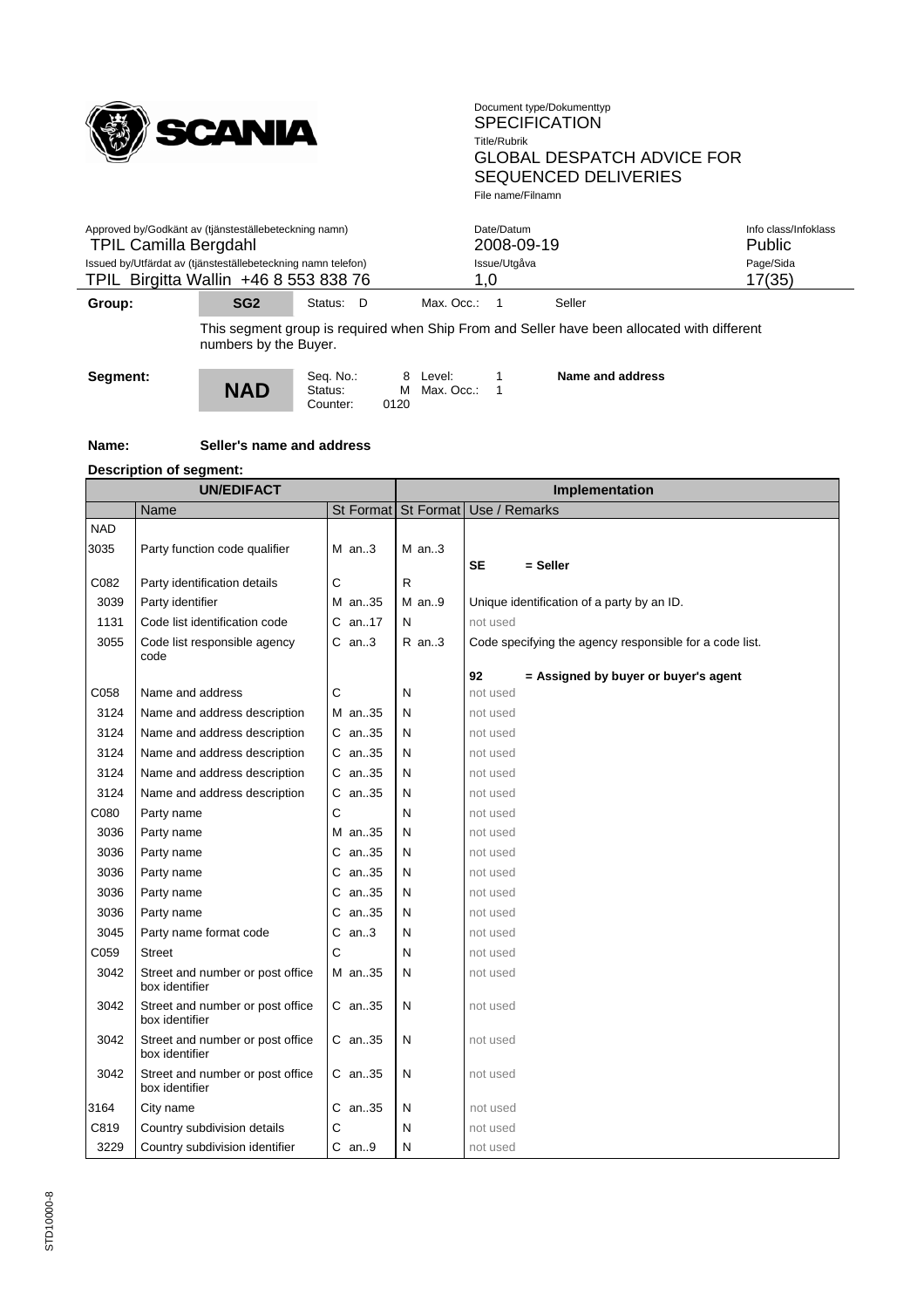

#### Document type/Dokumenttyp SPECIFICATION Title/Rubrik GLOBAL DESPATCH ADVICE FOR SEQUENCED DELIVERIES File name/Filnamn

| Approved by/Godkänt av (tjänsteställebeteckning namn)        | Date/Datum   | Info class/Infoklass |
|--------------------------------------------------------------|--------------|----------------------|
| <b>TPIL Camilla Bergdahl</b>                                 | 2008-09-19   | <b>Public</b>        |
| Issued by/Utfärdat av (tjänsteställebeteckning namn telefon) | Issue/Utgåva | Page/Sida            |
| TPIL Birgitta Wallin +46 8 553 838 76                        | 1.0          | 18(35)               |
|                                                              |              |                      |

| <b>UN/EDIFACT</b> |                                      |              | <b>Implementation</b> |                                   |
|-------------------|--------------------------------------|--------------|-----------------------|-----------------------------------|
|                   | Name                                 |              |                       | St Format St Format Use / Remarks |
| 1131              | Code list identification code        | $C$ an. 17   | N                     | not used                          |
| 3055              | Code list responsible agency<br>code | $C$ an3      | N                     | not used                          |
| 3228              | Country subdivision name             | $C$ an. $70$ | -N                    | not used                          |
| 3251              | Postal identification code           | $C$ an. 17   | N                     | not used                          |
| 3207              | Country identifier                   | $C$ an3      | N                     | not used                          |

# **Remark:**

**Example:** NAD+SE+3955::92'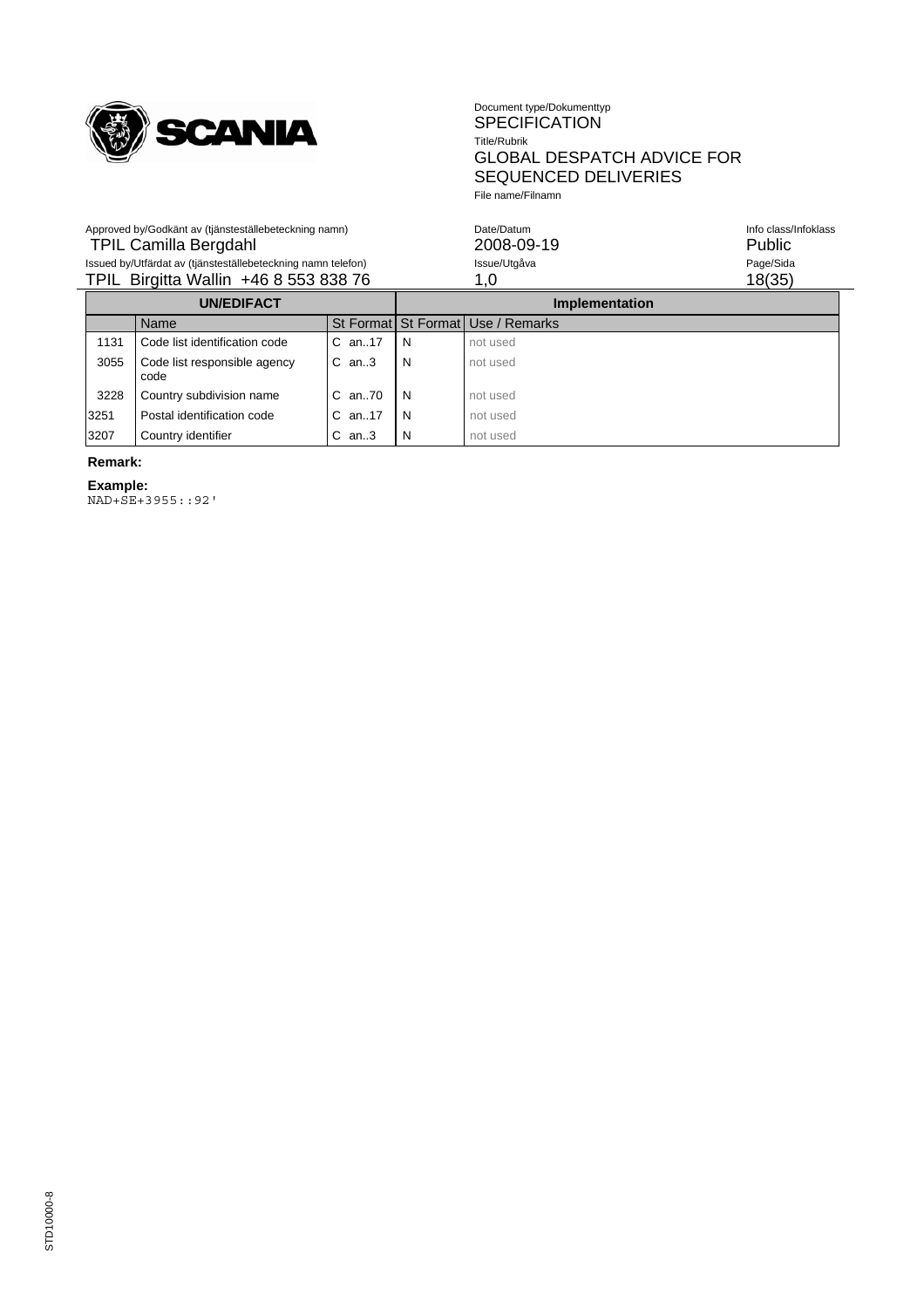

| Approved by/Godkänt av (tjänsteställebeteckning namn)        | Date/Datum   | Info class/Infoklass |
|--------------------------------------------------------------|--------------|----------------------|
| <b>TPIL Camilla Bergdahl</b>                                 | 2008-09-19   | <b>Public</b>        |
| Issued by/Utfärdat av (tjänsteställebeteckning namn telefon) | Issue/Utgåva | Page/Sida            |
| TPIL Birgitta Wallin +46 8 553 838 76                        | 1.0          | 19(35)               |
| $- - -$<br>$\sim$ $\sim$                                     |              |                      |

**Group:** SG2 Status: R Max. Occ.: 1 Ship from

Ship from (Consignor) should be collected from NAD (CZ) in DELJIT D96A or SYNCRO (CDT).

Seq. No.: 9 Level: 1<br>**NAD** Status: M Max. Occ.: 1

Counter: 0120

**Name and address**

#### **Name: Ship from**

# **Description of segment:**

| <b>UN/EDIFACT</b> |                                                    | Implementation |                                   |                                                         |  |
|-------------------|----------------------------------------------------|----------------|-----------------------------------|---------------------------------------------------------|--|
|                   | Name                                               |                | St Format St Format Use / Remarks |                                                         |  |
| <b>NAD</b>        |                                                    |                |                                   |                                                         |  |
| 3035              | Party function code qualifier                      | $M$ an3        | $M$ an3                           |                                                         |  |
|                   |                                                    |                |                                   | SF<br>$=$ Ship from                                     |  |
| C082              | Party identification details                       | С              | R                                 |                                                         |  |
| 3039              | Party identifier                                   | M an35         | R an20                            | Unique identification of a party by an ID.              |  |
| 1131              | Code list identification code                      | C an17         | N                                 | not used                                                |  |
| 3055              | Code list responsible agency<br>code               | $C$ an3        | $R$ an3                           | Code specifying the agency responsible for a code list. |  |
|                   |                                                    |                |                                   | 92<br>= Assigned by buyer or buyer's agent              |  |
| C058              | Name and address                                   | C              | N                                 | not used                                                |  |
| 3124              | Name and address description                       | M an35         | N                                 | not used                                                |  |
| 3124              | Name and address description                       | C an35         | N                                 | not used                                                |  |
| 3124              | Name and address description                       | $C$ an35       | N                                 | not used                                                |  |
| 3124              | Name and address description                       | $C$ an35       | N                                 | not used                                                |  |
| 3124              | Name and address description                       | $C$ an35       | N                                 | not used                                                |  |
| C080              | Party name                                         | C              | N                                 | not used                                                |  |
| 3036              | Party name                                         | M an35         | N                                 | not used                                                |  |
| 3036              | Party name                                         | C an35         | N                                 | not used                                                |  |
| 3036              | Party name                                         | $C$ an35       | N                                 | not used                                                |  |
| 3036              | Party name                                         | $C$ an35       | N                                 | not used                                                |  |
| 3036              | Party name                                         | $C$ an35       | N                                 | not used                                                |  |
| 3045              | Party name format code                             | $C$ an3        | N                                 | not used                                                |  |
| C059              | <b>Street</b>                                      | С              | N                                 | not used                                                |  |
| 3042              | Street and number or post office<br>box identifier | M an35         | N                                 | not used                                                |  |
| 3042              | Street and number or post office<br>box identifier | $C$ an35       | N                                 | not used                                                |  |
| 3042              | Street and number or post office<br>box identifier | $C$ an35       | N                                 | not used                                                |  |
| 3042              | Street and number or post office<br>box identifier | C an35         | N                                 | not used                                                |  |
| 3164              | City name                                          | $C$ an35       | N                                 | not used                                                |  |
| C819              | Country subdivision details                        | C              | N                                 | not used                                                |  |
| 3229              | Country subdivision identifier                     | $C$ an9        | N                                 | not used                                                |  |
|                   |                                                    |                |                                   | not used                                                |  |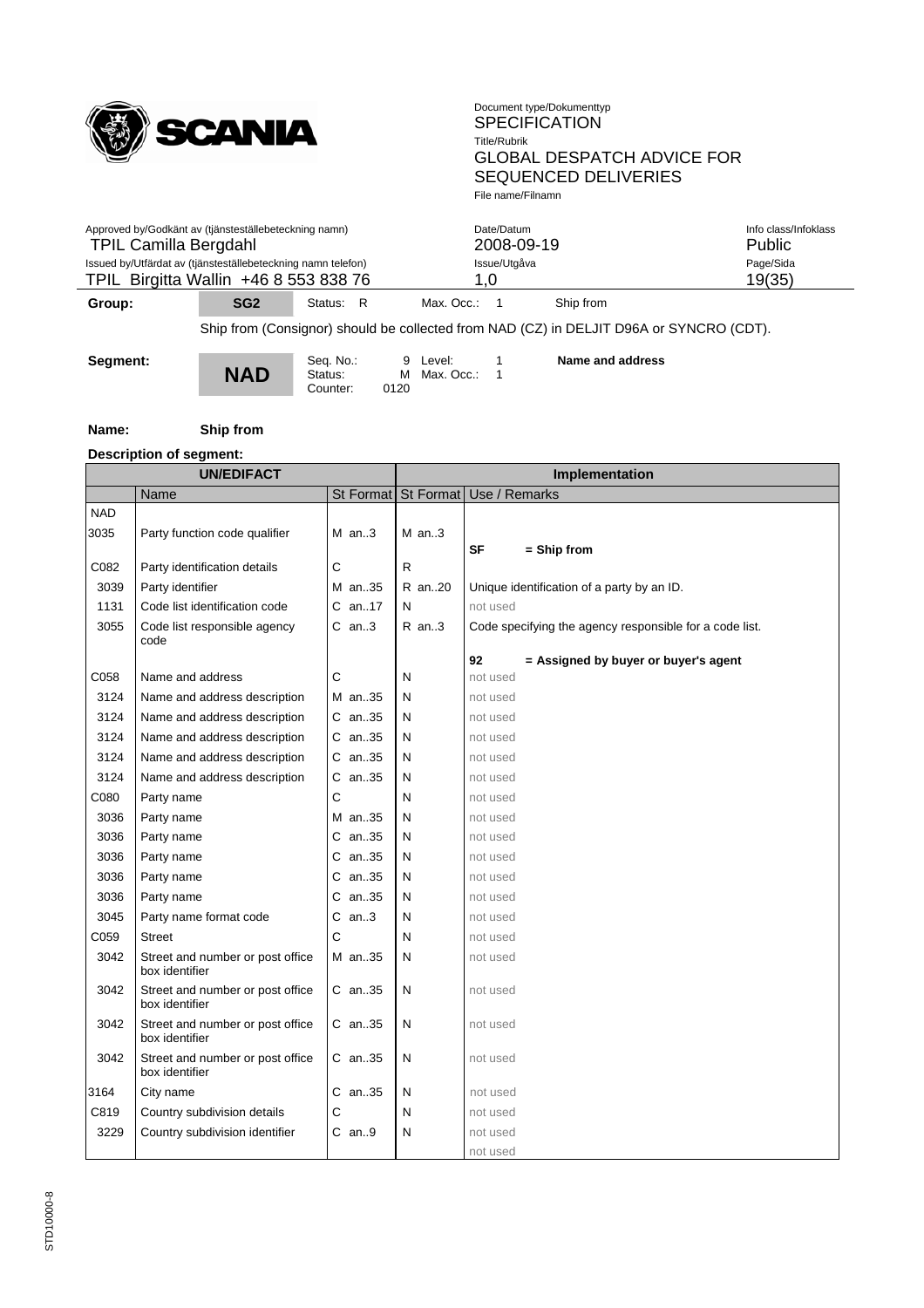

Approved by/Godkänt av (tjänsteställebeteckning namn)

#### Document type/Dokumenttyp SPECIFICATION Title/Rubrik GLOBAL DESPATCH ADVICE FOR SEQUENCED DELIVERIES File name/Filnamn

| Approved by/Godkänt av (tjänsteställebeteckning namn)        | Date/Datum   | Info class/Infoklass |
|--------------------------------------------------------------|--------------|----------------------|
| <b>TPIL Camilla Bergdahl</b>                                 | 2008-09-19   | Public               |
| Issued by/Utfärdat av (tjänsteställebeteckning namn telefon) | Issue/Utgåva | Page/Sida            |
| TPIL Birgitta Wallin +46 8 553 838 76                        |              | 20(35)               |
|                                                              |              |                      |

| <b>UN/EDIFACT</b> |                                      |              | <b>Implementation</b> |                                   |
|-------------------|--------------------------------------|--------------|-----------------------|-----------------------------------|
|                   | Name                                 |              |                       | St Format St Format Use / Remarks |
| 1131              | Code list identification code        | $C$ an. 17   | -N                    |                                   |
| 3055              | Code list responsible agency<br>code | $C$ an. $3$  | N                     | not used                          |
| 3228              | Country subdivision name             | $C$ an. $70$ | -N                    | not used                          |
| 3251              | Postal identification code           | $C$ an. 17   | -N                    | not used                          |
| 3207              | Country identifier                   | $C$ an3      | N.                    | not used                          |

# **Remark:**

**Example:** NAD+SF+2844::92'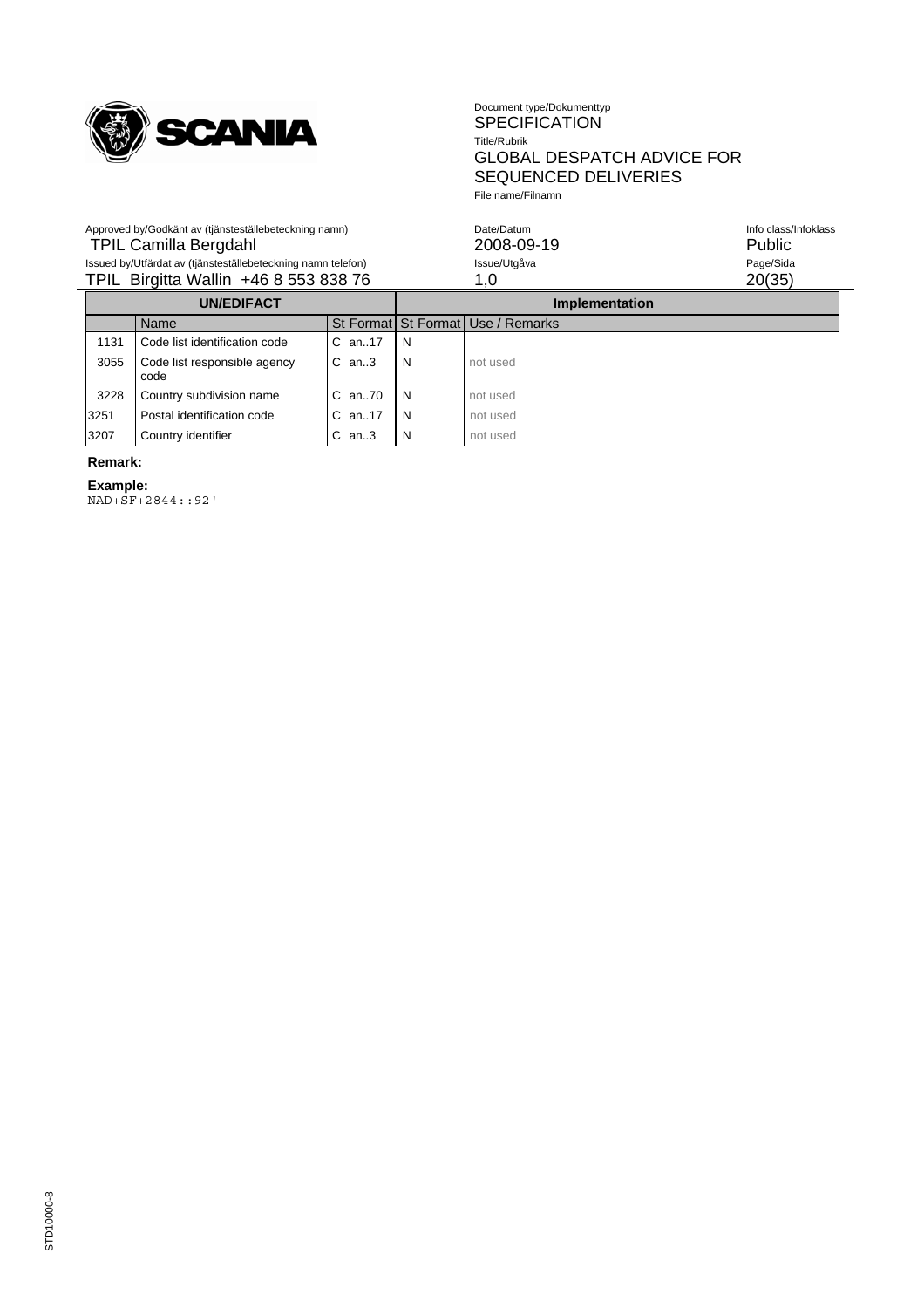

|                                       | ---                                                          |  |              |                      |
|---------------------------------------|--------------------------------------------------------------|--|--------------|----------------------|
| TPIL Birgitta Wallin +46 8 553 838 76 |                                                              |  |              | 21(35)               |
|                                       | Issued by/Utfärdat av (tjänsteställebeteckning namn telefon) |  | Issue/Utgåva | Page/Sida            |
| <b>TPIL Camilla Bergdahl</b>          |                                                              |  | 2008-09-19   | <b>Public</b>        |
|                                       | Approved by/Godkänt av (tjänsteställebeteckning namn)        |  | Date/Datum   | Info class/Infoklass |
|                                       |                                                              |  |              |                      |

**Group: SG2** Status: D Max. Occ.: 1 Manufacturer

This segment group is required when Ship From and Manufacturer have been allocated different numbers by the Buyer.



Counter:

Seq. No.: 10 Level: 1<br>**NAD** Status: M Max. Occ.: 1

**Name and address**

#### **Name: Name and address**

#### **Description of segment:**

| <b>UN/EDIFACT</b> |                                                    |              | Implementation |                                                         |  |  |
|-------------------|----------------------------------------------------|--------------|----------------|---------------------------------------------------------|--|--|
|                   | Name                                               |              |                | St Format   St Format   Use / Remarks                   |  |  |
| <b>NAD</b>        |                                                    |              |                |                                                         |  |  |
| 3035              | Party function code qualifier                      | $M$ an3      | $M$ an3        |                                                         |  |  |
|                   |                                                    |              |                | ΜF<br>= Manufacturer of goods                           |  |  |
| C082              | Party identification details                       | $\mathsf{C}$ | $\mathsf{R}$   |                                                         |  |  |
| 3039              | Party identifier                                   | M an35       | R an9          | Unique identification of a party by an ID.              |  |  |
| 1131              | Code list identification code                      | $C$ an17     | N              | not used                                                |  |  |
| 3055              | Code list responsible agency<br>code               | $C$ an3      | $R$ an3        | Code specifying the agency responsible for a code list. |  |  |
|                   |                                                    |              |                | 92<br>= Assigned by buyer or buyer's agent              |  |  |
| C058              | Name and address                                   | C            | N              | not used                                                |  |  |
| 3124              | Name and address description                       | M an35       | N              | not used                                                |  |  |
| 3124              | Name and address description                       | C an35       | N              | not used                                                |  |  |
| 3124              | Name and address description                       | C an35       | N              | not used                                                |  |  |
| 3124              | Name and address description                       | $C$ an. 35   | N              | not used                                                |  |  |
| 3124              | Name and address description                       | $C$ an. 35   | N              | not used                                                |  |  |
| C080              | Party name                                         | $\mathsf{C}$ | N              | not used                                                |  |  |
| 3036              | Party name                                         | M an35       | N              | not used                                                |  |  |
| 3036              | Party name                                         | C an35       | N              | not used                                                |  |  |
| 3036              | Party name                                         | $C$ an. 35   | N              | not used                                                |  |  |
| 3036              | Party name                                         | C an35       | N              | not used                                                |  |  |
| 3036              | Party name                                         | C an35       | N              | not used                                                |  |  |
| 3045              | Party name format code                             | $C$ an3      | N              | not used                                                |  |  |
| C059              | <b>Street</b>                                      | C            | N              | not used                                                |  |  |
| 3042              | Street and number or post office                   | M an35       | N              | not used                                                |  |  |
|                   | box identifier                                     |              |                |                                                         |  |  |
| 3042              | Street and number or post office                   | $C$ an. 35   | N              | not used                                                |  |  |
|                   | box identifier                                     |              |                |                                                         |  |  |
| 3042              | Street and number or post office<br>box identifier | C an35       | N              | not used                                                |  |  |
| 3042              | Street and number or post office<br>box identifier | C an35       | N              | not used                                                |  |  |
| 3164              | City name                                          | C an35       | N              | not used                                                |  |  |
| C819              | Country subdivision details                        | C            | N              | not used                                                |  |  |
| 3229              | Country subdivision identifier                     | $C$ an9      | N              | not used                                                |  |  |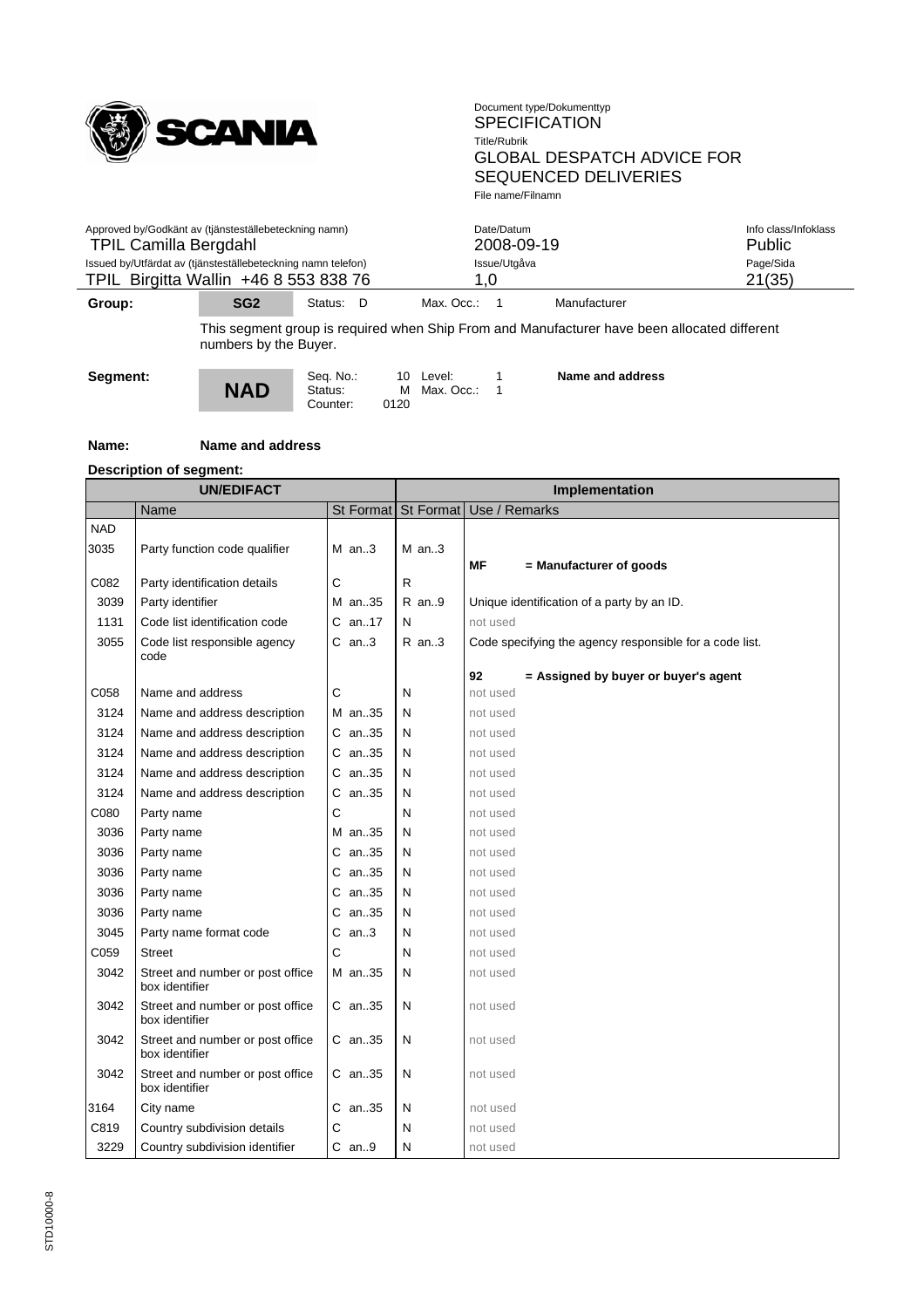

#### Document type/Dokumenttyp SPECIFICATION Title/Rubrik GLOBAL DESPATCH ADVICE FOR SEQUENCED DELIVERIES File name/Filnamn

| Approved by/Godkänt av (tjänsteställebeteckning namn)        | Date/Datum   | Info class/Infoklass |
|--------------------------------------------------------------|--------------|----------------------|
| <b>TPIL Camilla Bergdahl</b>                                 | 2008-09-19   | Public               |
| Issued by/Utfärdat av (tjänsteställebeteckning namn telefon) | Issue/Utgåva | Page/Sida            |
| TPIL Birgitta Wallin +46 8 553 838 76                        |              | 22(35)               |
|                                                              |              |                      |

| <b>UN/EDIFACT</b> |                                      |              | <b>Implementation</b> |                                   |
|-------------------|--------------------------------------|--------------|-----------------------|-----------------------------------|
|                   | Name                                 |              |                       | St Format St Format Use / Remarks |
| 1131              | Code list identification code        | $C$ an. 17   | N                     | not used                          |
| 3055              | Code list responsible agency<br>code | $C$ an3      | N                     | not used                          |
| 3228              | Country subdivision name             | $C$ an. $70$ | N                     | not used                          |
| 3251              | Postal identification code           | $C$ an. 17   | N                     | not used                          |
| 3207              | Country identifier                   | $C$ an3      | N                     | not used                          |

# **Remark:**

**Example:** NAD+MF+2845::92'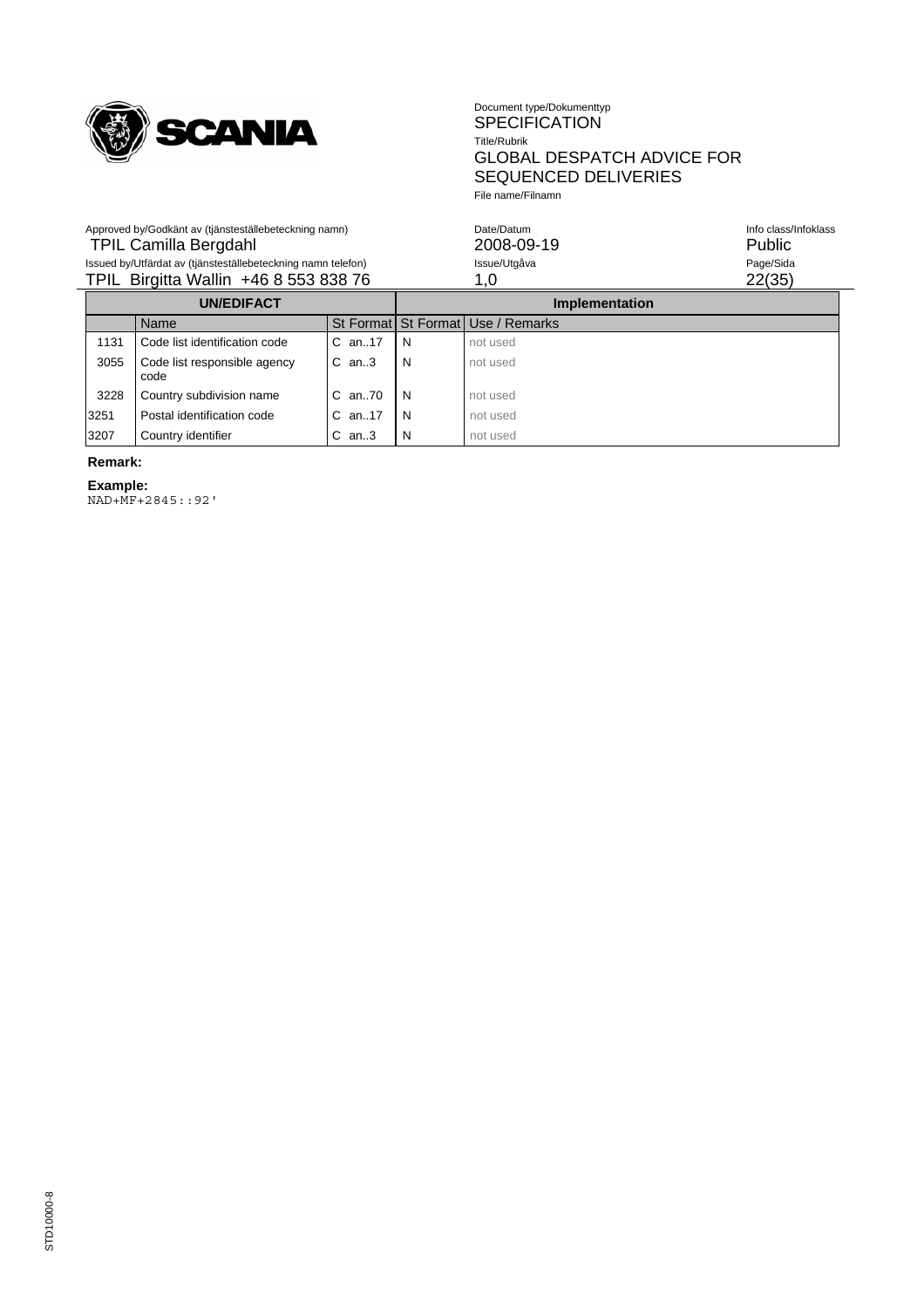

| Approved by/Godkänt av (tjänsteställebeteckning namn)<br><b>TPIL Camilla Bergdahl</b><br>Issued by/Utfärdat av (tjänsteställebeteckning namn telefon)<br>TPIL Birgitta Wallin +46 8 553 838 76 |             |                                  | Date/Datum<br>2008-09-19<br>Issue/Utgåva<br>1,0 |                      |      |                                                                            | Info class/Infoklass<br><b>Public</b><br>Page/Sida<br>23(35) |
|------------------------------------------------------------------------------------------------------------------------------------------------------------------------------------------------|-------------|----------------------------------|-------------------------------------------------|----------------------|------|----------------------------------------------------------------------------|--------------------------------------------------------------|
| Group:                                                                                                                                                                                         | <b>SG10</b> | - R<br>Status:                   |                                                 | Max. Occ.:           | 9999 | Despatch control line / group of inner<br>packaging items and article line |                                                              |
| Segment:                                                                                                                                                                                       | <b>CPS</b>  | Seq. No.:<br>Status:<br>Counter: | 11<br>R<br>0400                                 | Level:<br>Max. Occ.: |      | Consignment packing sequence                                               |                                                              |

# **Name: Consignment packing sequence**

# **Description of segment:**

|            | <b>UN/EDIFACT</b>                           |         | <b>Implementation</b> |                                                                                                       |  |  |
|------------|---------------------------------------------|---------|-----------------------|-------------------------------------------------------------------------------------------------------|--|--|
|            | Name                                        |         |                       | St Format St Format Use / Remarks                                                                     |  |  |
| <b>CPS</b> |                                             |         |                       |                                                                                                       |  |  |
| 7164       | Hierarchical structure level<br>identifier  | M an35  | R n.6                 | Line Number<br>Sequential number generated by the sender to identify a line item<br>within a message. |  |  |
| 7166       | Hierarchical structure parent<br>identifier | C an35  | N                     | not used                                                                                              |  |  |
| 7075       | Packaging level code                        | $C$ an3 | $R$ an. 3             |                                                                                                       |  |  |
|            |                                             |         |                       | $=$ Inner                                                                                             |  |  |

### **Remark:**

**Example:**

CPS+1++1'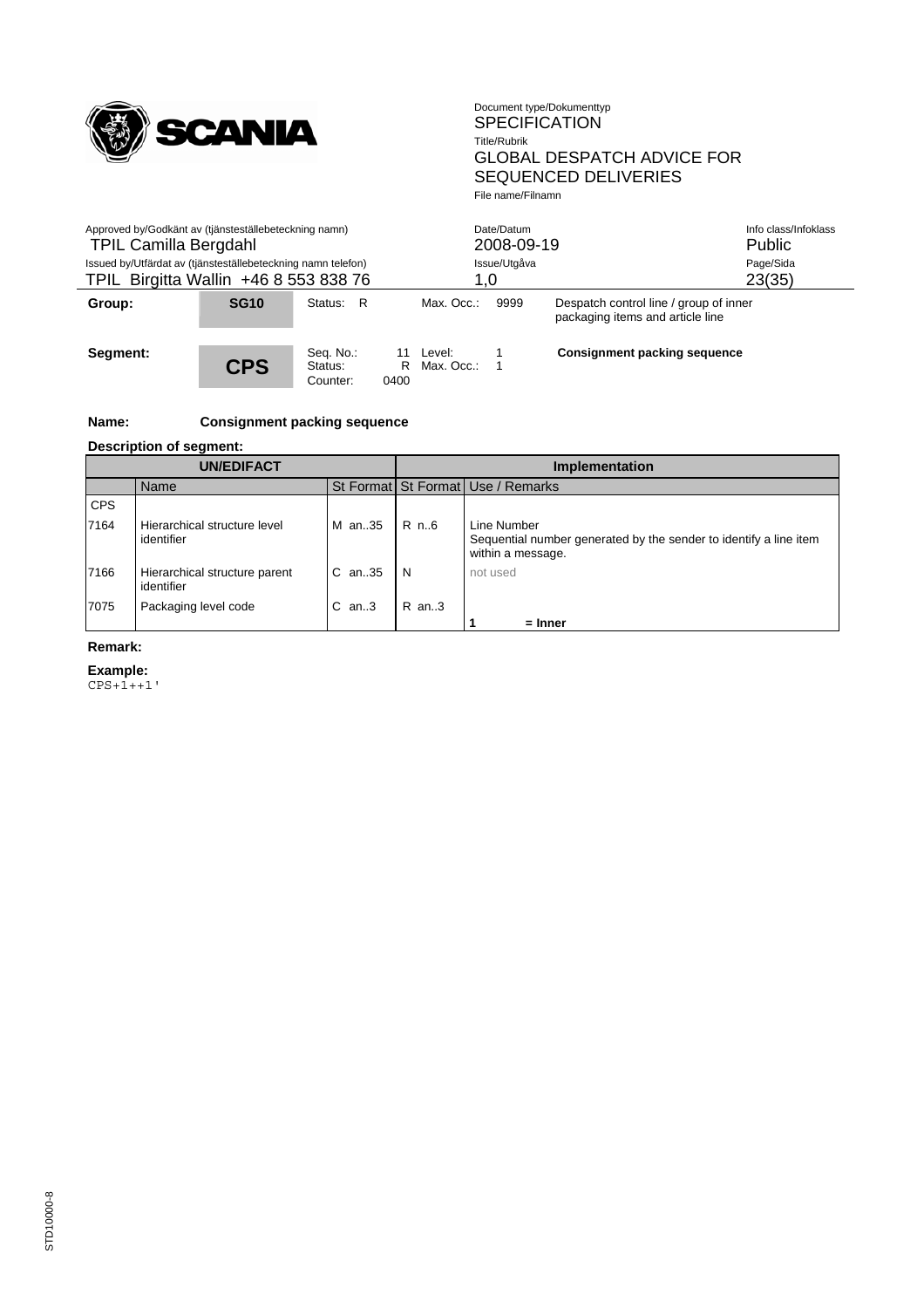

 $\overline{\phantom{0}}$ 

| Approved by/Godkänt av (tjänsteställebeteckning namn)<br><b>TPIL Camilla Bergdahl</b><br>Issued by/Utfärdat av (tjänsteställebeteckning namn telefon)<br>TPIL Birgitta Wallin +46 8 553 838 76 |                                                                                                                                                |                      |               |                           | Date/Datum<br>2008-09-19 |                                                                            | Info class/Infoklass<br><b>Public</b> |  |
|------------------------------------------------------------------------------------------------------------------------------------------------------------------------------------------------|------------------------------------------------------------------------------------------------------------------------------------------------|----------------------|---------------|---------------------------|--------------------------|----------------------------------------------------------------------------|---------------------------------------|--|
|                                                                                                                                                                                                |                                                                                                                                                |                      |               |                           | Issue/Utgåva             |                                                                            | Page/Sida<br>24(35)                   |  |
|                                                                                                                                                                                                |                                                                                                                                                |                      |               | 1.0                       |                          |                                                                            |                                       |  |
| Group:                                                                                                                                                                                         | <b>SG10</b>                                                                                                                                    | Status:              | - R           | Max. Occ.:                | 9999                     | Despatch control line / group of inner<br>packaging items and article line |                                       |  |
| Group:                                                                                                                                                                                         | <b>SG11</b>                                                                                                                                    | Status:              | R             | Max. Occ.:                | 99                       | Group of inner packaging items                                             |                                       |  |
|                                                                                                                                                                                                | One package per CPS loop with information on reference to Manufacturing to reference number,<br>Serial number and all articles in the package. |                      |               |                           |                          |                                                                            |                                       |  |
| Segment:                                                                                                                                                                                       | <b>PAC</b>                                                                                                                                     | Seq. No.:<br>Status: | $\sim$ $\sim$ | 12 Level:<br>R Max. Occ.: |                          | Package                                                                    |                                       |  |

Counter: 0440

| Name: |  |
|-------|--|
|-------|--|

**Package** 

|            | <b>Description of segment:</b>                            |           |        |                                   |  |  |
|------------|-----------------------------------------------------------|-----------|--------|-----------------------------------|--|--|
|            | <b>UN/EDIFACT</b>                                         |           |        | Implementation                    |  |  |
|            | Name                                                      |           |        | St Format St Format Use / Remarks |  |  |
| <b>PAC</b> |                                                           |           |        |                                   |  |  |
| 7224       | Package quantity                                          | $C_{n.8}$ | $R$ n6 | Number of packages.               |  |  |
| C531       | Packaging details                                         | С         | N      | not used                          |  |  |
| 7075       | Packaging level code                                      | $C$ an3   | N      | not used                          |  |  |
| 7233       | Packaging related description<br>code                     | $C$ an3   | N      | not used                          |  |  |
| 7073       | Packaging terms and conditions<br>code                    | $C$ an3   | N      | not used                          |  |  |
| C202       | Package type                                              | С         | N      | not used                          |  |  |
| 7065       | Package type description code                             | C an17    | N      | not used                          |  |  |
| 1131       | Code list identification code                             | $C$ an17  | N      | not used                          |  |  |
| 3055       | Code list responsible agency<br>code                      | $C$ an3   | N      | not used                          |  |  |
| 7064       | Type of packages                                          | C an35    | N      | not used                          |  |  |
| C402       | Package type identification                               | С         | N      | not used                          |  |  |
| 7077       | Description format code                                   | $M$ an3   | N      | not used                          |  |  |
| 7064       | Type of packages                                          | M an35    | N      | not used                          |  |  |
| 7143       | Item type identification code                             | $C$ an3   | N      | not used                          |  |  |
| 7064       | Type of packages                                          | C an35    | N      | not used                          |  |  |
| 7143       | Item type identification code                             | $C$ an3   | N      | not used                          |  |  |
| C532       | Returnable package details                                | С         | N      | not used                          |  |  |
| 8395       | Returnable package freight<br>payment responsibility code | $C$ an3   | N      | not used                          |  |  |
| 8393       | Returnable package load<br>contents code                  | $C$ an3   | N      | not used                          |  |  |

**Remark:**

**Example:**

PAC+1'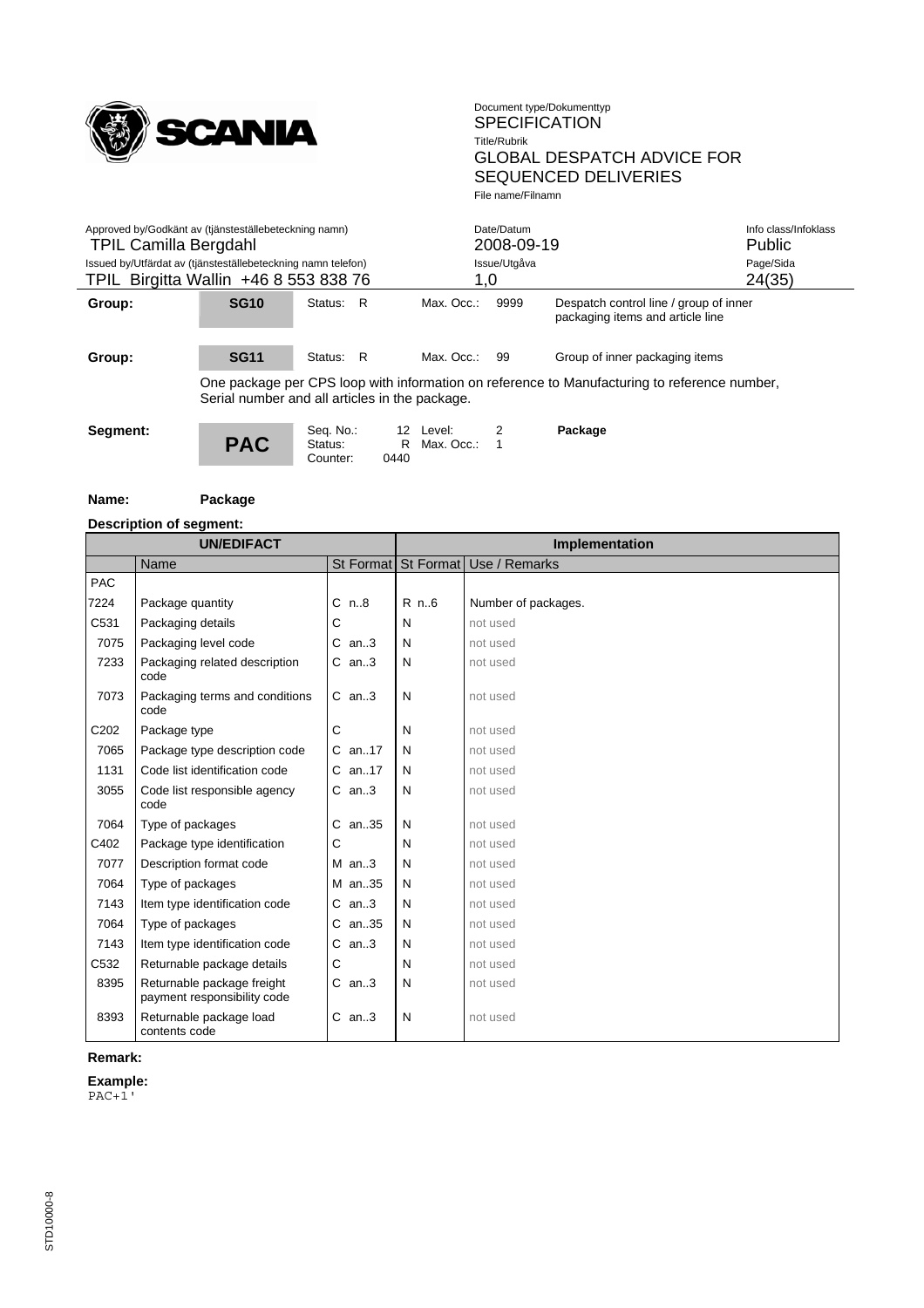

| Approved by/Godkänt av (tjänsteställebeteckning namn)<br><b>TPIL Camilla Bergdahl</b><br>Issued by/Utfärdat av (tjänsteställebeteckning namn telefon)<br>TPIL Birgitta Wallin +46 8 553 838 76 |             |                                  |                 | 1.0                  | Date/Datum<br>2008-09-19<br>Issue/Utgåva |                                                                            | Info class/Infoklass<br><b>Public</b><br>Page/Sida<br>25(35) |
|------------------------------------------------------------------------------------------------------------------------------------------------------------------------------------------------|-------------|----------------------------------|-----------------|----------------------|------------------------------------------|----------------------------------------------------------------------------|--------------------------------------------------------------|
| Group:                                                                                                                                                                                         | <b>SG10</b> | R<br>Status:                     |                 | Max. Occ.:           | 9999                                     | Despatch control line / group of inner<br>packaging items and article line |                                                              |
| Group:                                                                                                                                                                                         | <b>SG11</b> | Status: R                        |                 | Max. Occ.:           | 99                                       | Group of inner packaging items                                             |                                                              |
| Group:                                                                                                                                                                                         | <b>SG13</b> | R<br>Status:                     |                 | Max. Occ.:           | 99                                       | PCI-RFF-SG14-SG15                                                          |                                                              |
| Segment:                                                                                                                                                                                       | <b>PCI</b>  | Seq. No.:<br>Status:<br>Counter: | 13<br>R<br>0510 | Level:<br>Max. Occ.: | 3<br>99                                  | Package identification                                                     |                                                              |

# **Name: Package identification**

#### **Description of segment:**

|      | <b>UN/EDIFACT</b>             |            | <b>Implementation</b> |                                                                    |  |  |
|------|-------------------------------|------------|-----------------------|--------------------------------------------------------------------|--|--|
|      | Name                          | St Format  |                       | St Format   Use / Remarks                                          |  |  |
| PCI  |                               |            |                       |                                                                    |  |  |
| 4233 | Marking instructions code     | $C$ an3    | $R$ an3               |                                                                    |  |  |
|      |                               |            |                       | 17<br>= Seller's instructions                                      |  |  |
| C210 | Marks & labels                | C          | N                     | not used                                                           |  |  |
| 7102 | Shipping marks description    | M an35     | N                     | not used                                                           |  |  |
| 7102 | Shipping marks description    | C an35     | N                     | not used                                                           |  |  |
| 7102 | Shipping marks description    | C an35     | N                     | not used                                                           |  |  |
| 7102 | Shipping marks description    | C an35     | N                     | not used                                                           |  |  |
| 7102 | Shipping marks description    | C an35     | N                     | not used                                                           |  |  |
| 7102 | Shipping marks description    | C an35     | N                     | not used                                                           |  |  |
| 7102 | Shipping marks description    | C an35     | N                     | not used                                                           |  |  |
| 7102 | Shipping marks description    | C an35     | N                     | not used                                                           |  |  |
| 7102 | Shipping marks description    | C an35     | N                     | not used                                                           |  |  |
| 7102 | Shipping marks description    | C an35     | N                     | not used                                                           |  |  |
| 8169 | Full or empty indicator code  | $C$ an3    | N                     | not used                                                           |  |  |
| C827 | Type of marking               | С          | R                     |                                                                    |  |  |
| 7511 | Marking type code             | $M$ an3    | R an3                 |                                                                    |  |  |
|      |                               |            |                       | = Unique number assigned to a homogeneous<br>м<br>handling unit    |  |  |
|      |                               |            |                       | = Unique number assigned to a simplified<br>s                      |  |  |
|      |                               |            |                       | handling unit<br>= Unique number assigned to a mixed handling<br>G |  |  |
|      |                               |            |                       | unit                                                               |  |  |
| 1131 | Code list identification code | $C$ an. 17 | N                     | not used                                                           |  |  |
| 3055 | Code list responsible agency  | $C$ an3    | $R$ an3               |                                                                    |  |  |
|      | code                          |            |                       |                                                                    |  |  |
|      |                               |            |                       | 10<br>$=$ ODETTE                                                   |  |  |

# **Remark:**

#### **Example:**

PCI+17+++G::10'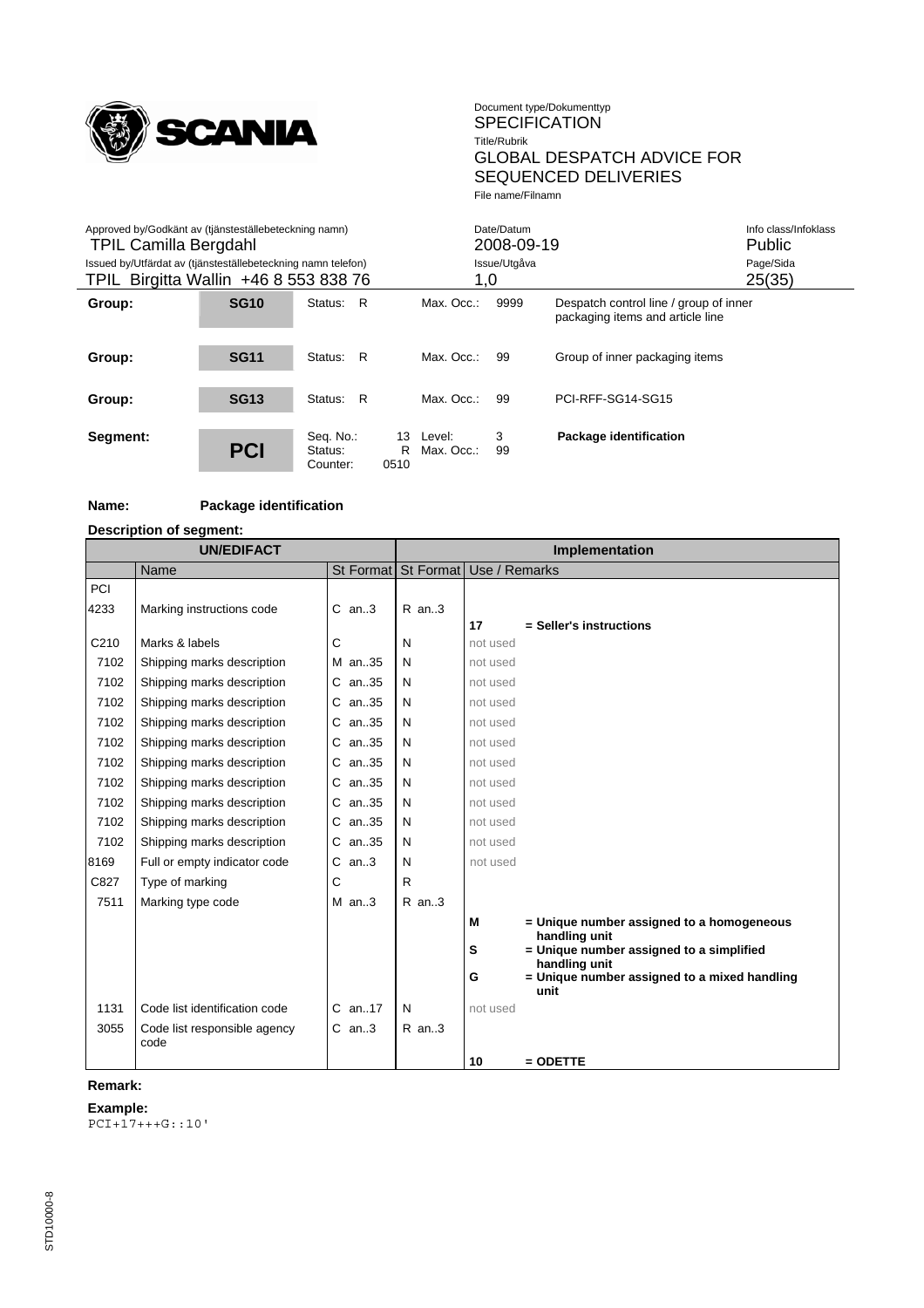

 $\overline{\phantom{0}}$ 

| Approved by/Godkänt av (tjänsteställebeteckning namn)<br><b>TPIL Camilla Bergdahl</b><br>Issued by/Utfärdat av (tjänsteställebeteckning namn telefon)<br>TPIL Birgitta Wallin +46 8 553 838 76 |             |                                  | 1,0                                     | Date/Datum<br>2008-09-19<br>Issue/Utgåva |                                                                            | Info class/Infoklass<br><b>Public</b><br>Page/Sida<br>26(35) |
|------------------------------------------------------------------------------------------------------------------------------------------------------------------------------------------------|-------------|----------------------------------|-----------------------------------------|------------------------------------------|----------------------------------------------------------------------------|--------------------------------------------------------------|
| Group:                                                                                                                                                                                         | <b>SG10</b> | R<br>Status:                     | Max. Occ.:                              | 9999                                     | Despatch control line / group of inner<br>packaging items and article line |                                                              |
| Group:                                                                                                                                                                                         | <b>SG11</b> | R<br>Status:                     | Max. Occ.:                              | 99                                       | Group of inner packaging items                                             |                                                              |
| Group:                                                                                                                                                                                         | <b>SG13</b> | Status: R                        | Max. Occ.:                              | 99                                       | PCI-RFF-SG14-SG15                                                          |                                                              |
| Segment:                                                                                                                                                                                       | <b>RFF</b>  | Seq. No.:<br>Status:<br>Counter: | 14<br>Level:<br>D<br>Max. Occ.:<br>0520 | 4                                        | Reference                                                                  |                                                              |

#### **Name: Reference**

|                  | Description of segment:  |              |         |                                                    |
|------------------|--------------------------|--------------|---------|----------------------------------------------------|
|                  | <b>UN/EDIFACT</b>        |              |         | Implementation                                     |
|                  | Name                     |              |         | St Format St Format Use / Remarks                  |
| <b>RFF</b>       |                          |              |         |                                                    |
| C <sub>506</sub> | Reference                | м            | R       |                                                    |
| 1153             | Reference code qualifier | $M$ an3      | $R$ an3 |                                                    |
|                  |                          |              |         | <b>ACI</b><br>= Outerpackaging unit identification |
| 1154             | Reference identifier     | $C$ an. $70$ | R an9   |                                                    |
| 1156             | Document line identifier | $C$ an $6$   | N       | not used                                           |
| 1056             | Version identifier       | $C$ an9      | N       | not used                                           |
| 1060             | Revision identifier      | $C$ an $6$   | N       | not used                                           |

#### **Remark:**

# **Example:**

RFF+ACI:806535121'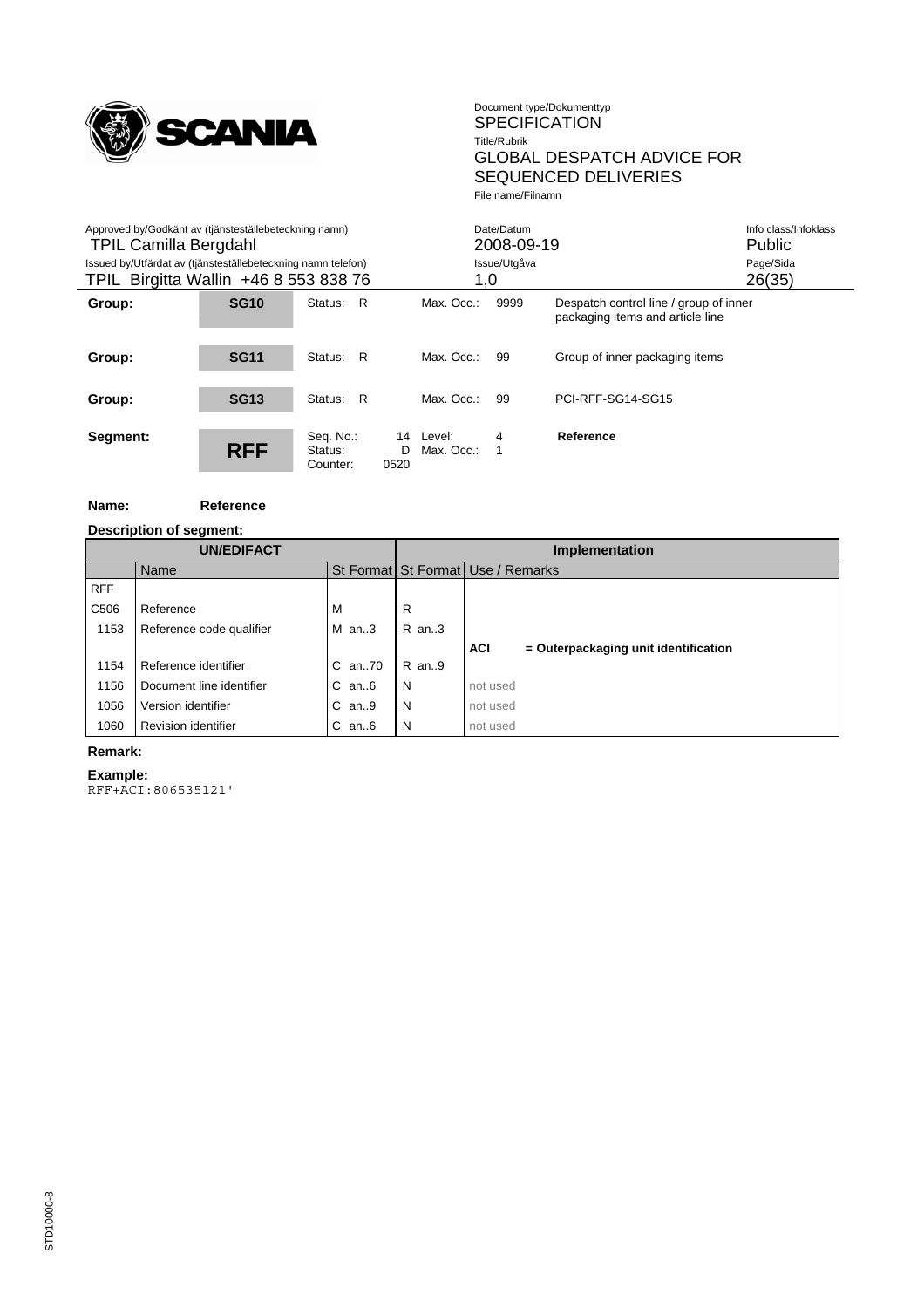

| Approved by/Godkänt av (tjänsteställebeteckning namn)<br><b>TPIL Camilla Bergdahl</b><br>Issued by/Utfärdat av (tjänsteställebeteckning namn telefon) |             |                                  |                 | Date/Datum<br>2008-09-19<br>Issue/Utgåva |                |                                                                            | Info class/Infoklass<br>Public<br>Page/Sida |
|-------------------------------------------------------------------------------------------------------------------------------------------------------|-------------|----------------------------------|-----------------|------------------------------------------|----------------|----------------------------------------------------------------------------|---------------------------------------------|
| TPIL Birgitta Wallin +46 8 553 838 76                                                                                                                 |             |                                  |                 | 1,0                                      |                |                                                                            | 27(35)                                      |
| Group:                                                                                                                                                | <b>SG10</b> | R<br>Status:                     |                 | Max. Occ.:                               | 9999           | Despatch control line / group of inner<br>packaging items and article line |                                             |
| Group:                                                                                                                                                | <b>SG11</b> | R<br>Status:                     |                 | Max. Occ.:                               | 99             | Group of inner packaging items                                             |                                             |
| Group:                                                                                                                                                | <b>SG13</b> | R<br>Status:                     |                 | Max. Occ.:                               | 99             | PCI-RFF-SG14-SG15                                                          |                                             |
| Group:                                                                                                                                                | <b>SG14</b> | Status: R                        |                 | Max. Occ.:                               | $\overline{1}$ | <b>GIR</b>                                                                 |                                             |
| Segment:                                                                                                                                              | <b>GIR</b>  | Seq. No.:<br>Status:<br>Counter: | 15<br>R<br>0550 | Level:<br>Max. Occ.:                     | 4              | <b>Related identification numbers</b>                                      |                                             |

# **Name: Related identification numbers**

**Description of segment:**

| <b>UN/EDIFACT</b>  |                                      |         | Implementation |                                                                                                                                                           |  |  |
|--------------------|--------------------------------------|---------|----------------|-----------------------------------------------------------------------------------------------------------------------------------------------------------|--|--|
|                    | <b>Name</b>                          |         |                | St Format   St Format   Use / Remarks                                                                                                                     |  |  |
| <b>GIR</b><br>7297 | Set type code qualifier              | $M$ an3 | $M$ an3        | As long as Scania is using DELJIT/SYNCRO D)&A. This<br>information is not compatible in segment GIR 7297 4=Vehicle<br>reference set.)<br>$=$ Product<br>1 |  |  |
| C206               | Identification number                | M       | M              |                                                                                                                                                           |  |  |
| 7402               | Object identifier                    | M an35  | R an10         | This information must be collected from the most recent DELJIT/<br>SYNCRO message.                                                                        |  |  |
| 7405               | Object identification code qualifier | $C$ an3 | $R$ an3        |                                                                                                                                                           |  |  |
|                    |                                      |         |                | AN<br>= Manufacturing reference number                                                                                                                    |  |  |
| 4405               | Status description code              | $C$ an3 | N              | not used                                                                                                                                                  |  |  |
| C206               | Identification number                | С       | N              | not used                                                                                                                                                  |  |  |
| 7402               | Object identifier                    | M an35  | N              | not used                                                                                                                                                  |  |  |
| 7405               | Object identification code qualifier | $C$ an3 | N              | not used                                                                                                                                                  |  |  |
| 4405               | Status description code              | $C$ an3 | N              | not used                                                                                                                                                  |  |  |
| C206               | Identification number                | С       | N              | not used                                                                                                                                                  |  |  |
| 7402               | Object identifier                    | M an35  | N              | not used                                                                                                                                                  |  |  |
| 7405               | Object identification code qualifier | $C$ an3 | N              | not used                                                                                                                                                  |  |  |
| 4405               | Status description code              | $C$ an3 | N              | not used                                                                                                                                                  |  |  |
| C206               | Identification number                | С       | N              | not used                                                                                                                                                  |  |  |
| 7402               | Object identifier                    | M an35  | N              | not used                                                                                                                                                  |  |  |
| 7405               | Object identification code qualifier | $C$ an3 | N              | not used                                                                                                                                                  |  |  |
| 4405               | Status description code              | $C$ an3 | N              | not used                                                                                                                                                  |  |  |
| C206               | Identification number                | С       | N              | not used                                                                                                                                                  |  |  |
| 7402               | Object identifier                    | M an35  | N              | not used                                                                                                                                                  |  |  |
| 7405               | Object identification code qualifier | $C$ an3 | N              | not used                                                                                                                                                  |  |  |
| 4405               | Status description code              | $C$ an3 | N              | not used                                                                                                                                                  |  |  |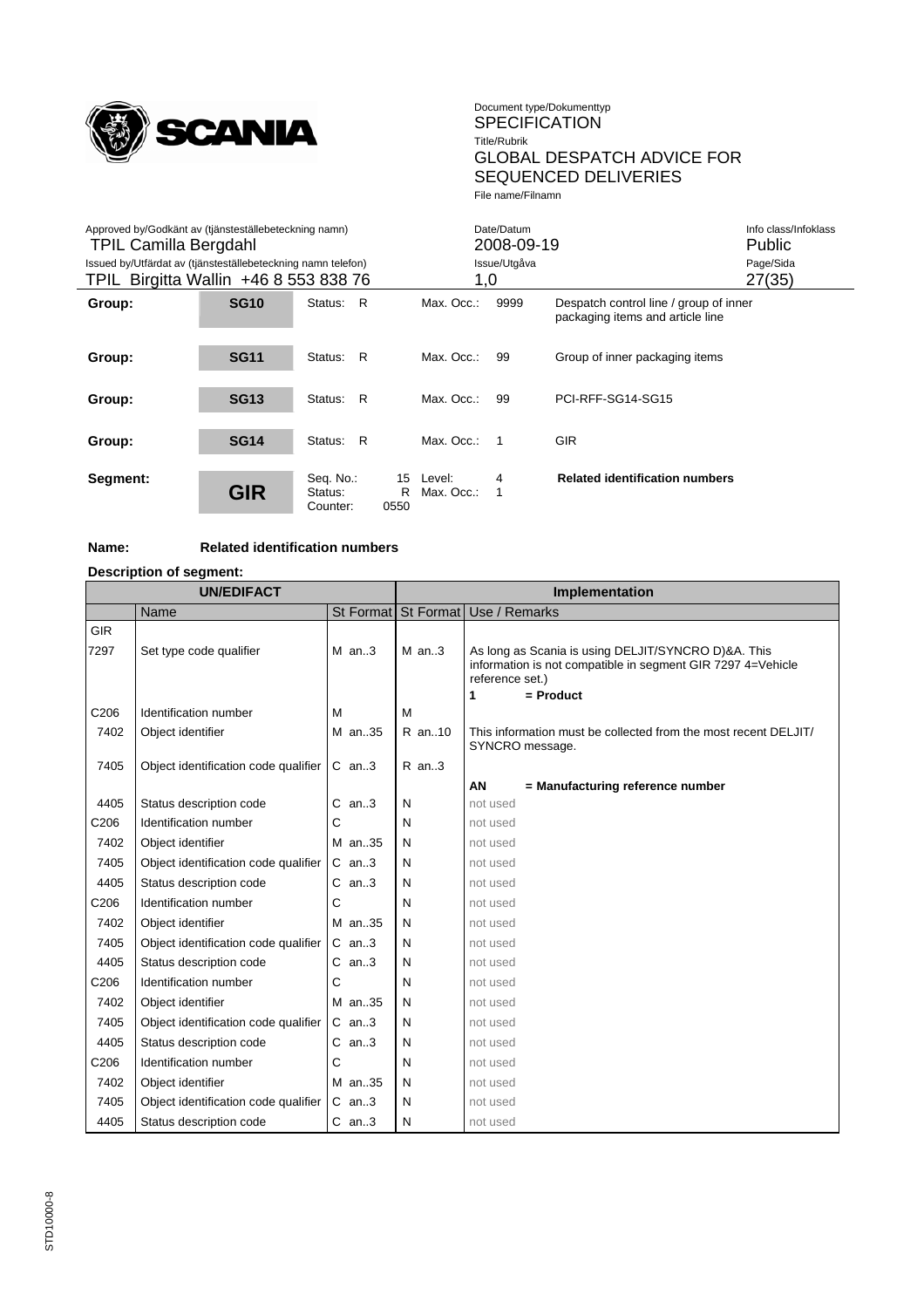

| Approved by/Godkänt av (tjänsteställebeteckning namn)<br><b>TPIL Camilla Bergdahl</b> | Date/Datum<br>2008-09-19 | Info class/Infoklass<br>Public |
|---------------------------------------------------------------------------------------|--------------------------|--------------------------------|
| Issued by/Utfärdat av (tjänsteställebeteckning namn telefon)                          | Issue/Utgåva             | Page/Sida                      |
| TPIL Birgitta Wallin +46 8 553 838 76                                                 | 1.0                      | 28(35)                         |

**Example:** GIR+1+2345678:AN'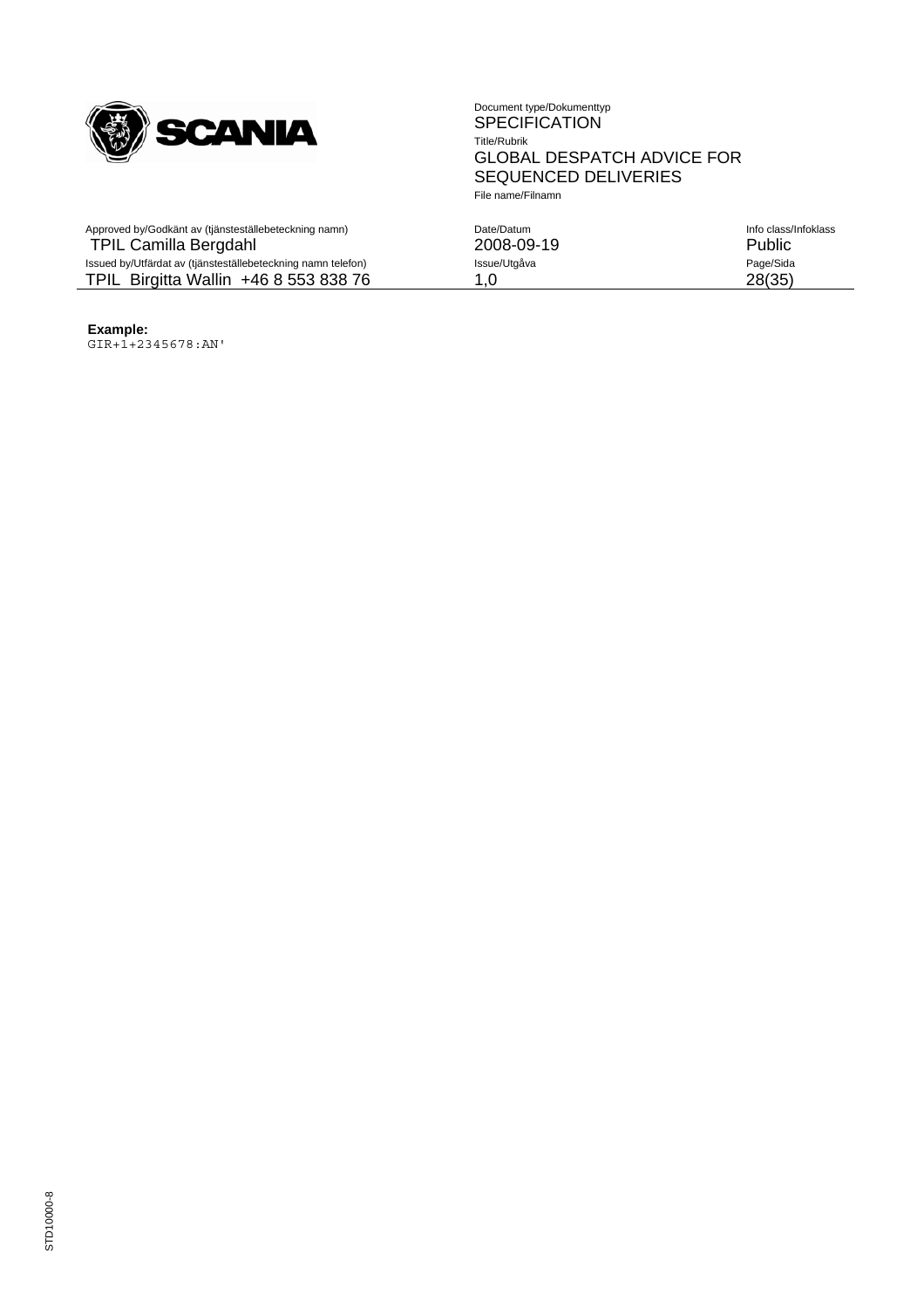

| Approved by/Godkänt av (tjänsteställebeteckning namn)<br><b>TPIL Camilla Bergdahl</b><br>Issued by/Utfärdat av (tjänsteställebeteckning namn telefon)<br>TPIL Birgitta Wallin +46 8 553 838 76 |             |                                  |                 | 1,0                  | Date/Datum<br>2008-09-19<br>Issue/Utgåva |                                                                            | Info class/Infoklass<br><b>Public</b><br>Page/Sida<br>29(35) |
|------------------------------------------------------------------------------------------------------------------------------------------------------------------------------------------------|-------------|----------------------------------|-----------------|----------------------|------------------------------------------|----------------------------------------------------------------------------|--------------------------------------------------------------|
| Group:                                                                                                                                                                                         | <b>SG10</b> | Status: R                        |                 | Max. Occ.:           | 9999                                     | Despatch control line / group of inner<br>packaging items and article line |                                                              |
| Group:                                                                                                                                                                                         | <b>SG11</b> | R<br>Status:                     |                 | Max. Occ.:           | 99                                       | Group of inner packaging items                                             |                                                              |
| Group:                                                                                                                                                                                         | <b>SG13</b> | Status: R                        |                 | Max. Occ.:           | 99                                       | PCI-RFF-SG14-SG15                                                          |                                                              |
| Group:                                                                                                                                                                                         | <b>SG15</b> | Status: D                        |                 | Max. Occ.:           | $\overline{1}$                           | <b>GIN</b>                                                                 |                                                              |
| Segment:                                                                                                                                                                                       | <b>GIN</b>  | Seq. No.:<br>Status:<br>Counter: | 16<br>м<br>0580 | Level:<br>Max. Occ.: | 4<br>1                                   | Goods identity number                                                      |                                                              |

# **Name: Goods identity number**

**Description of segment:**

| <b>UN/EDIFACT</b> |                                      |          | Implementation |                                   |  |  |
|-------------------|--------------------------------------|----------|----------------|-----------------------------------|--|--|
|                   | Name                                 |          |                | St Format St Format Use / Remarks |  |  |
| <b>GIN</b>        |                                      |          |                |                                   |  |  |
| 7405              | Object identification code qualifier | $M$ an3  | $R$ an3        |                                   |  |  |
|                   |                                      |          |                | ML<br>= Marking/label number      |  |  |
| C <sub>208</sub>  | Identity number range                | м        | M              |                                   |  |  |
| 7402              | Object identifier                    | M an35   | $R$ an9        |                                   |  |  |
| 7402              | Object identifier                    | $C$ an35 | N              | not used                          |  |  |
| C <sub>208</sub>  | Identity number range                | С        | N              | not used                          |  |  |
| 7402              | Object identifier                    | M an35   | N              | not used                          |  |  |
| 7402              | Object identifier                    | C an35   | N              | not used                          |  |  |
| C <sub>208</sub>  | Identity number range                | С        | N              | not used                          |  |  |
| 7402              | Object identifier                    | M an35   | N              | not used                          |  |  |
| 7402              | Object identifier                    | C an35   | N              | not used                          |  |  |
| C <sub>208</sub>  | Identity number range                | С        | N              | not used                          |  |  |
| 7402              | Object identifier                    | M an35   | N              | not used                          |  |  |
| 7402              | Object identifier                    | C an35   | N              | not used                          |  |  |
| C208              | Identity number range                | С        | N              | not used                          |  |  |
| 7402              | Object identifier                    | M an35   | N              | not used                          |  |  |
| 7402              | Object identifier                    | C an35   | N              | not used                          |  |  |

#### **Remark:**

**Example:** GIN+ML+46827'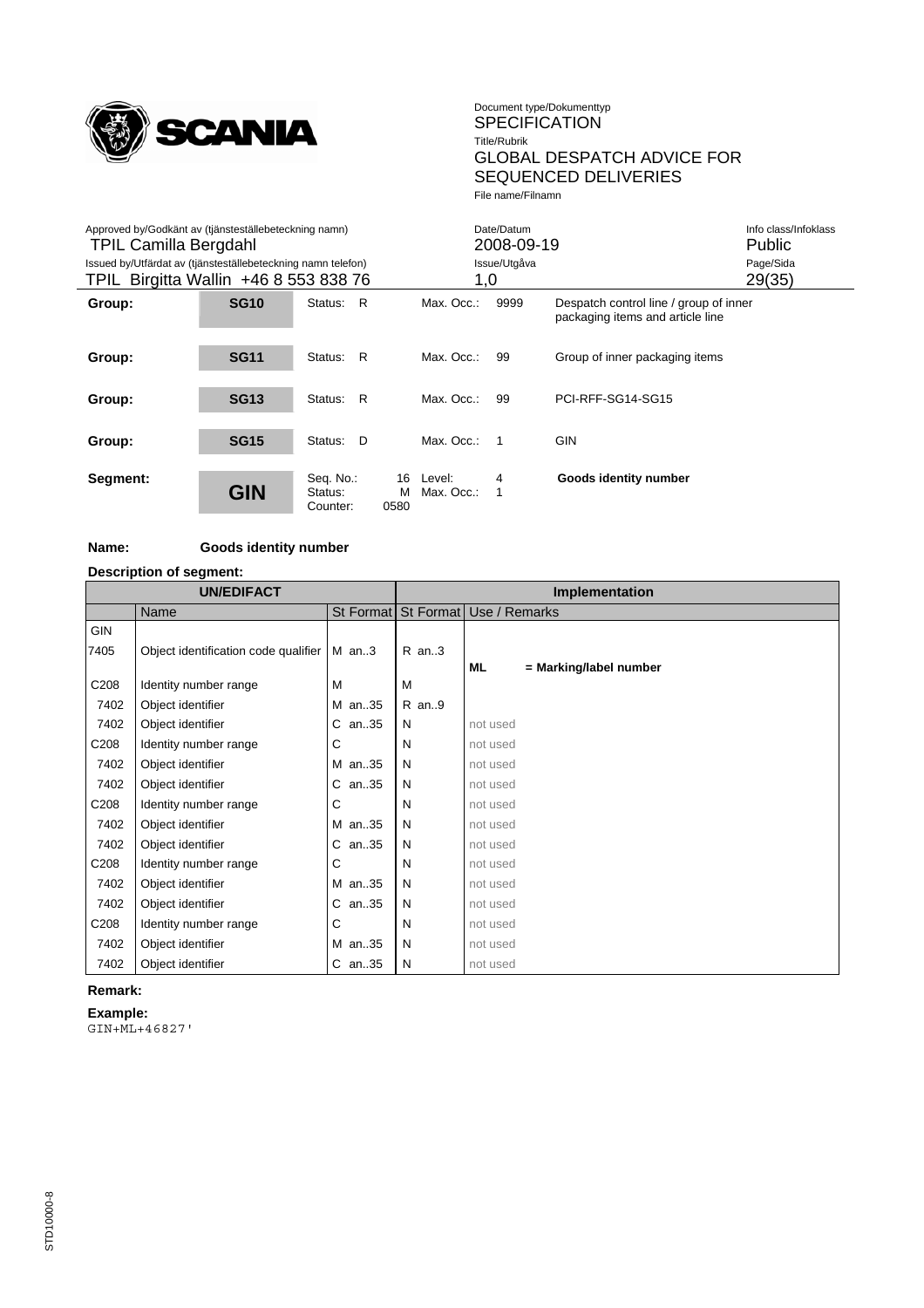

| Approved by/Godkänt av (tjänsteställebeteckning namn)<br><b>TPIL Camilla Bergdahl</b><br>Issued by/Utfärdat av (tjänsteställebeteckning namn telefon)<br>TPIL Birgitta Wallin +46 8 553 838 76 |             |                                  |                 | 1,0                  | Date/Datum<br>2008-09-19<br>Issue/Utgåva |                                                                            | Info class/Infoklass<br><b>Public</b><br>Page/Sida<br>30(35) |
|------------------------------------------------------------------------------------------------------------------------------------------------------------------------------------------------|-------------|----------------------------------|-----------------|----------------------|------------------------------------------|----------------------------------------------------------------------------|--------------------------------------------------------------|
| Group:                                                                                                                                                                                         | <b>SG10</b> | R<br>Status:                     |                 | Max. Occ.:           | 9999                                     | Despatch control line / group of inner<br>packaging items and article line |                                                              |
| Group:                                                                                                                                                                                         | <b>SG17</b> | - R<br>Status:                   |                 | Max. Occ.:           | 9999                                     | Article and Despatched Article                                             |                                                              |
| Segment:                                                                                                                                                                                       | <b>LIN</b>  | Seq. No.:<br>Status:<br>Counter: | 17<br>R<br>0660 | Level:<br>Max. Occ.: | 2                                        | Line item                                                                  |                                                              |

**Name: Line item**

**Description of segment:**

| <b>UN/EDIFACT</b> |                                      |            |       | <b>Implementation</b>             |  |  |
|-------------------|--------------------------------------|------------|-------|-----------------------------------|--|--|
|                   | Name                                 |            |       | St Format St Format Use / Remarks |  |  |
| <b>LIN</b>        |                                      |            |       |                                   |  |  |
| 1082              | Line item identifier                 | $C$ an $6$ | N     | not used                          |  |  |
| 1229              | Action code                          | $C$ an3    | N     | not used                          |  |  |
| C <sub>212</sub>  | Item number identification           | С          | R     |                                   |  |  |
| 7140              | Item identifier                      | C an35     | R an7 |                                   |  |  |
| 7143              | Item type identification code        | $C$ an3    | R an3 |                                   |  |  |
|                   |                                      |            |       | IN<br>= Buyer's item number       |  |  |
| 1131              | Code list identification code        | $C$ an17   | N     | not used                          |  |  |
| 3055              | Code list responsible agency<br>code | $C$ an3    | N     | not used                          |  |  |
| C829              | Sub-line information                 | С          | N     | not used                          |  |  |
| 5495              | Sub-line indicator code              | $C$ an3    | N     | not used                          |  |  |
| 1082              | Line item identifier                 | $C$ an $6$ | N     | not used                          |  |  |
| 1222              | Configuration level number           | $C$ n2     | N     | not used                          |  |  |
| 7083              | Configuration operation code         | $C$ an3    | N     | not used                          |  |  |

# **Remark:**

**Example:** LIN+++1378639:IN'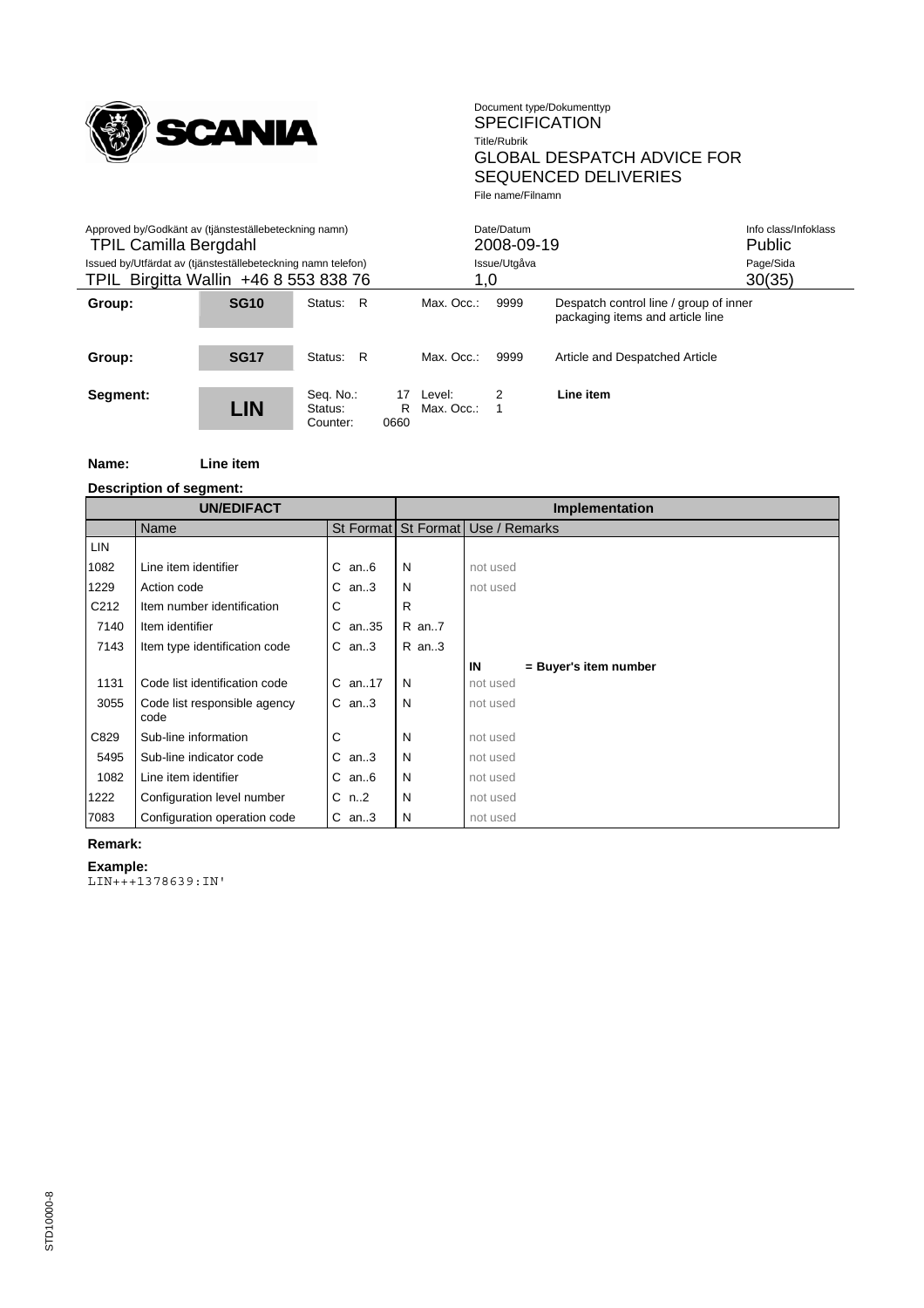

| Approved by/Godkänt av (tjänsteställebeteckning namn)<br><b>TPIL Camilla Bergdahl</b><br>Issued by/Utfärdat av (tjänsteställebeteckning namn telefon)<br>TPIL Birgitta Wallin +46 8 553 838 76 |             |                                  |                 | 1,0                  | Date/Datum<br>2008-09-19<br>Issue/Utgåva |                                                                            | Info class/Infoklass<br><b>Public</b><br>Page/Sida<br>31(35) |
|------------------------------------------------------------------------------------------------------------------------------------------------------------------------------------------------|-------------|----------------------------------|-----------------|----------------------|------------------------------------------|----------------------------------------------------------------------------|--------------------------------------------------------------|
| Group:                                                                                                                                                                                         | <b>SG10</b> | - R<br>Status:                   |                 | Max. Occ.:           | 9999                                     | Despatch control line / group of inner<br>packaging items and article line |                                                              |
| Group:                                                                                                                                                                                         | <b>SG17</b> | - R<br>Status:                   |                 | Max. Occ.:           | 9999                                     | Article and Despatched Article                                             |                                                              |
| Segment:                                                                                                                                                                                       | QTY         | Seq. No.:<br>Status:<br>Counter: | 18<br>R<br>0700 | Level:<br>Max. Occ.: | 3                                        | Quantity                                                                   |                                                              |

# **Name: Despatched quantity**

**Description of segment:**

| <b>UN/EDIFACT</b> |                              |            | <b>Implementation</b> |                                   |  |  |
|-------------------|------------------------------|------------|-----------------------|-----------------------------------|--|--|
|                   | Name                         |            |                       | St Format St Format Use / Remarks |  |  |
| QTY               |                              |            |                       |                                   |  |  |
| C <sub>186</sub>  | Quantity details             | м          | м                     |                                   |  |  |
| 6063              | Quantity type code qualifier | M an3      | $M$ an3               |                                   |  |  |
|                   |                              |            |                       | 12<br>$=$ Despatch quantity       |  |  |
| 6060              | Quantity                     | M an35     | M n.9                 | Quantity actually despatched      |  |  |
| 6411              | Measurement unit code        | $C$ an $8$ | R an3                 |                                   |  |  |
|                   |                              |            |                       | C62<br>$=$ one                    |  |  |

#### **Remark:**

#### **Example:**

QTY+12:1:C62'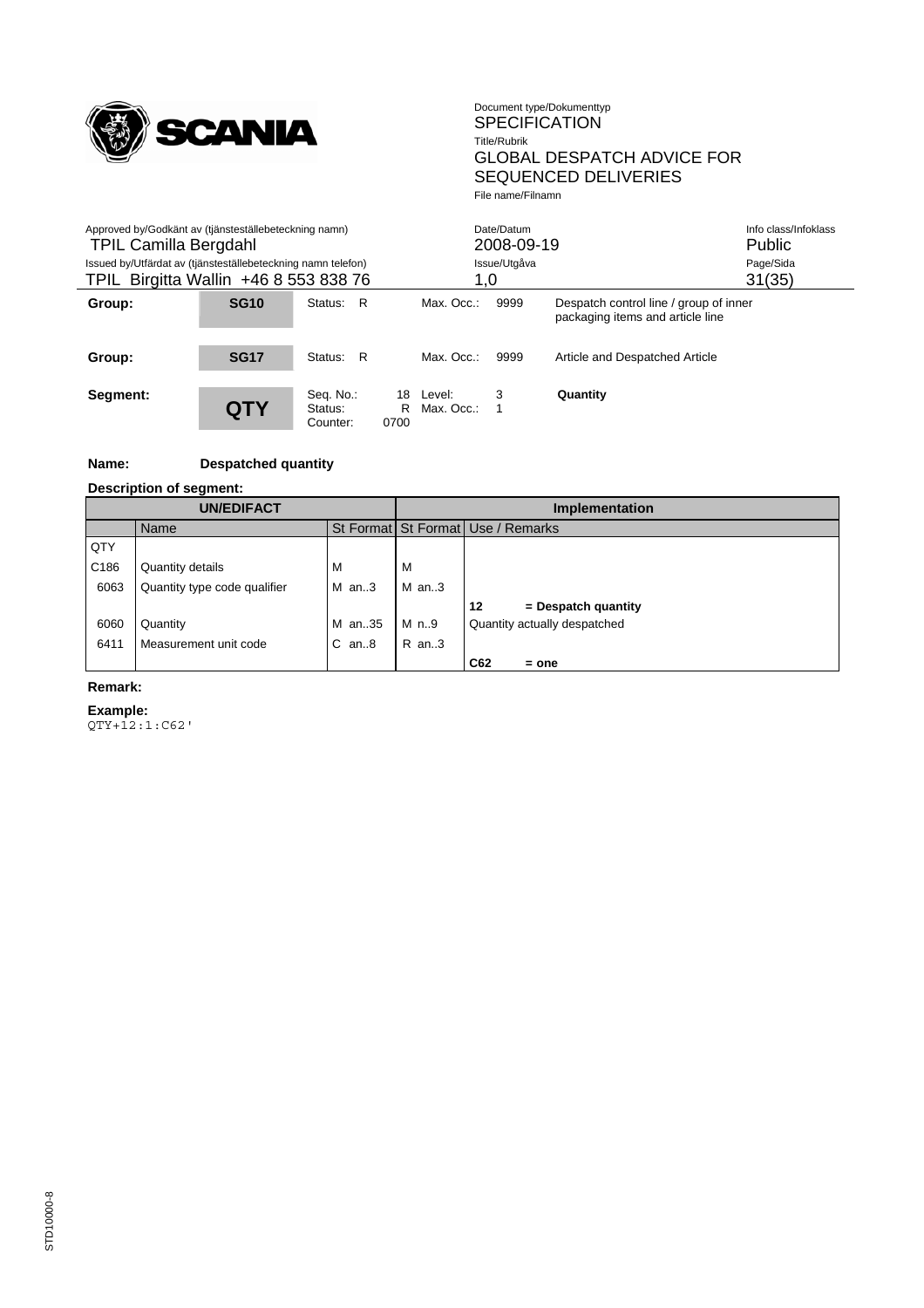

| Approved by/Godkänt av (tjänsteställebeteckning namn)<br><b>TPIL Camilla Bergdahl</b><br>Issued by/Utfärdat av (tjänsteställebeteckning namn telefon)<br>TPIL Birgitta Wallin +46 8 553 838 76 |                  |                                  |                  | 1,0                  | Date/Datum<br>2008-09-19<br>Issue/Utgåva |                                                                            | Info class/Infoklass<br><b>Public</b><br>Page/Sida<br>32(35) |
|------------------------------------------------------------------------------------------------------------------------------------------------------------------------------------------------|------------------|----------------------------------|------------------|----------------------|------------------------------------------|----------------------------------------------------------------------------|--------------------------------------------------------------|
| Group:                                                                                                                                                                                         | SG <sub>10</sub> | R<br>Status:                     |                  | Max. Occ.:           | 9999                                     | Despatch control line / group of inner<br>packaging items and article line |                                                              |
| Group:                                                                                                                                                                                         | <b>SG17</b>      | R<br>Status:                     |                  | Max. Occ.:           | 9999                                     | Article and Despatched Article                                             |                                                              |
| Segment:                                                                                                                                                                                       | <b>GIN</b>       | Seq. No.:<br>Status:<br>Counter: | 19<br>D.<br>0720 | Level:<br>Max. Occ.: | 3<br>100                                 | Goods identity number                                                      |                                                              |

#### **Name: Serial Number(s)**

**Description of segment:**

| <b>UN/EDIFACT</b> |                                      |            |        | Implementation                                                                                             |  |  |
|-------------------|--------------------------------------|------------|--------|------------------------------------------------------------------------------------------------------------|--|--|
|                   | Name                                 |            |        | St Format   St Format   Use / Remarks                                                                      |  |  |
| <b>GIN</b>        |                                      |            |        |                                                                                                            |  |  |
| 7405              | Object identification code qualifier | $M$ an3    | R an3  | <b>Identity Number Type</b>                                                                                |  |  |
|                   |                                      |            |        | <b>BN</b><br>$=$ Serial number                                                                             |  |  |
| C <sub>208</sub>  | Identity number range                | М          | R      |                                                                                                            |  |  |
| 7402              | Object identifier                    | M an35     | M an35 | <b>Identity Number</b>                                                                                     |  |  |
|                   |                                      |            |        | Unique number affixed by the manufacturer to individual pieces of<br>products for identification purposes. |  |  |
| 7402              | Object identifier                    | C an35     | N      | <b>Identity Number</b>                                                                                     |  |  |
|                   |                                      |            |        | not used                                                                                                   |  |  |
| C <sub>208</sub>  | Identity number range                | С          | N      | not used                                                                                                   |  |  |
| 7402              | Object identifier                    | M an35     | N      | not used                                                                                                   |  |  |
| 7402              | Object identifier                    | C an35     | N      | not used                                                                                                   |  |  |
| C <sub>208</sub>  | Identity number range                | С          | N      | not used                                                                                                   |  |  |
| 7402              | Object identifier                    | M an35     | N      | not used                                                                                                   |  |  |
| 7402              | Object identifier                    | $C$ an. 35 | N      | not used                                                                                                   |  |  |
| C <sub>208</sub>  | Identity number range                | С          | N      | not used                                                                                                   |  |  |
| 7402              | Object identifier                    | M an35     | N      | not used                                                                                                   |  |  |
| 7402              | Object identifier                    | $C$ an. 35 | N      | not used                                                                                                   |  |  |
| C <sub>208</sub>  | Identity number range                | С          | N      | not used                                                                                                   |  |  |
| 7402              | Object identifier                    | M an35     | N      | not used                                                                                                   |  |  |
| 7402              | Object identifier                    | C an35     | N      | not used                                                                                                   |  |  |

#### **Remark:**

This segment will only be used in special conditions and has to be requested by Scania.

**Example:**

GIN+BN+1234567'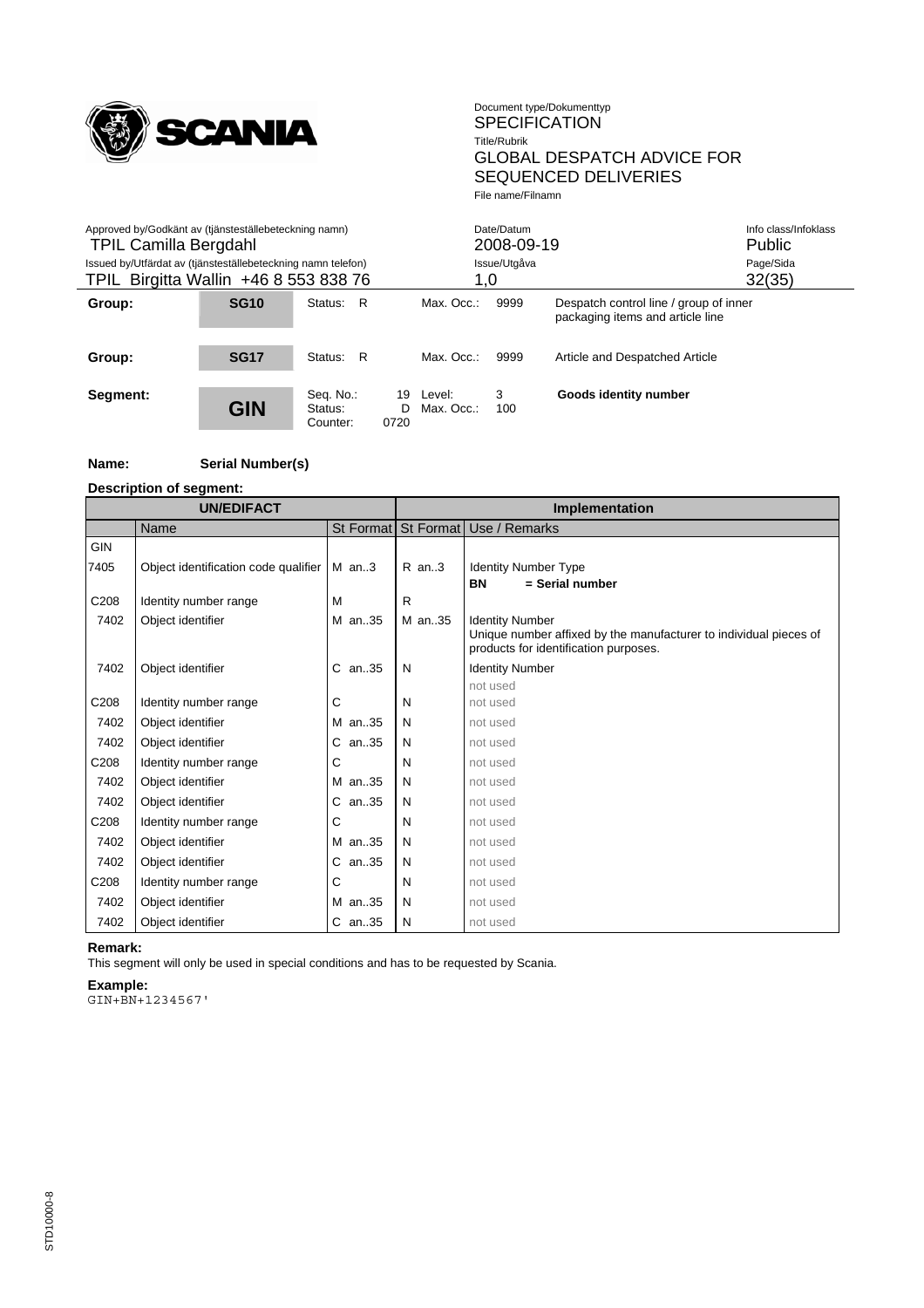

| Approved by/Godkänt av (tjänsteställebeteckning namn)<br><b>TPIL Camilla Bergdahl</b> |                                                                                                       |                                  |                 | Date/Datum<br>2008-09-19 |              | Info class/Infoklass<br>Public                                             |           |
|---------------------------------------------------------------------------------------|-------------------------------------------------------------------------------------------------------|----------------------------------|-----------------|--------------------------|--------------|----------------------------------------------------------------------------|-----------|
|                                                                                       | Issued by/Utfärdat av (tjänsteställebeteckning namn telefon)<br>TPIL Birgitta Wallin +46 8 553 838 76 |                                  |                 |                          | Issue/Utgåva |                                                                            | Page/Sida |
|                                                                                       |                                                                                                       |                                  |                 | 1,0                      |              |                                                                            | 33(35)    |
| Group:                                                                                | <b>SG10</b>                                                                                           | - R<br>Status:                   |                 | Max. Occ.:               | 9999         | Despatch control line / group of inner<br>packaging items and article line |           |
| Group:                                                                                | <b>SG17</b>                                                                                           | - R<br>Status:                   |                 | Max. Occ.:               | 9999         | Article and Despatched Article                                             |           |
| Group:                                                                                | <b>SG18</b>                                                                                           | - R<br>Status:                   |                 | Max. Occ.:               |              | Order reference                                                            |           |
| Segment:                                                                              | <b>RFF</b>                                                                                            | Seq. No.:<br>Status:<br>Counter: | 20<br>R<br>0840 | Level:<br>Max. Occ.:     | 3            | Reference                                                                  |           |

#### **Name: Order reference**

#### **Description of segment:**

| <b>UN/EDIFACT</b> |                          |              | Implementation |                                         |  |  |  |  |
|-------------------|--------------------------|--------------|----------------|-----------------------------------------|--|--|--|--|
|                   | Name                     |              |                | St Format St Format Use / Remarks       |  |  |  |  |
| <b>RFF</b>        |                          |              |                |                                         |  |  |  |  |
| C <sub>506</sub>  | Reference                | м            | R              |                                         |  |  |  |  |
| 1153              | Reference code qualifier | $M$ an3      | $R$ an3        |                                         |  |  |  |  |
|                   |                          |              |                | ON<br>= Buyers order number             |  |  |  |  |
| 1154              | Reference identifier     | $C$ an. $70$ | R an7          | Unique identifier of an order document. |  |  |  |  |
| 1156              | Document line identifier | $C$ an $6$   | N              | not used                                |  |  |  |  |
| 1056              | Version identifier       | $C$ an9      | N              | not used                                |  |  |  |  |
| 1060              | Revision identifier      | $C$ an $6$   | N              | not used                                |  |  |  |  |

#### **Remark:**

# **Example:**

RFF+ON:0198464'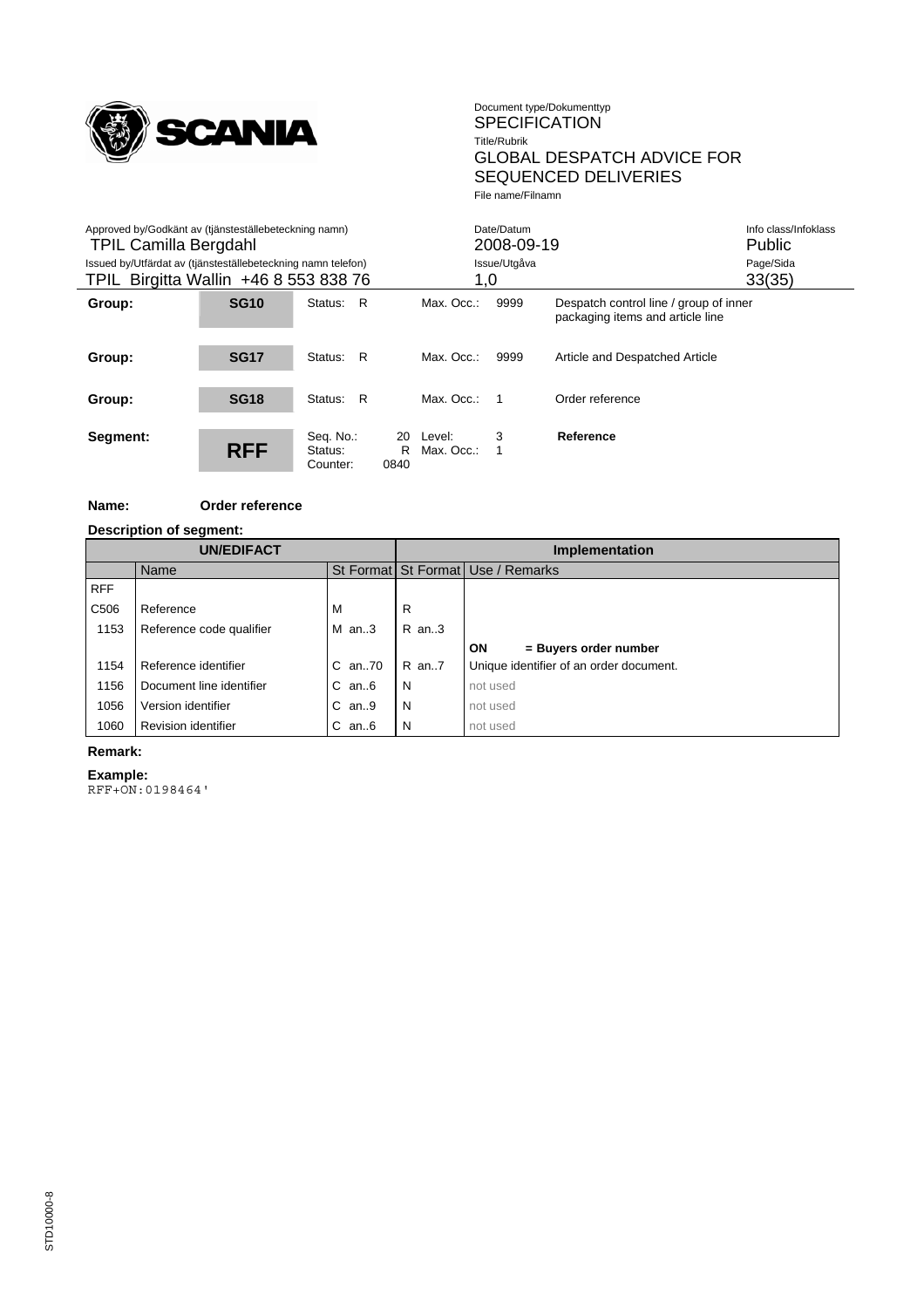

| Approved by/Godkänt av (tjänsteställebeteckning namn)<br><b>TPIL Camilla Bergdahl</b>                 |     |                                  |                     |                           | Date/Datum<br>2008-09-19 |                     | Info class/Infoklass<br>Public |
|-------------------------------------------------------------------------------------------------------|-----|----------------------------------|---------------------|---------------------------|--------------------------|---------------------|--------------------------------|
| Issued by/Utfärdat av (tjänsteställebeteckning namn telefon)<br>TPIL Birgitta Wallin +46 8 553 838 76 |     |                                  | Issue/Utgåva<br>1.0 |                           |                          | Page/Sida<br>34(35) |                                |
| Segment:                                                                                              | UNT | Seq. No.:<br>Status:<br>Counter: | 1160                | 21 Level:<br>M Max. Occ.: | $\Omega$                 | Message trailer     |                                |

# **Name: Message trailer**

**Description of segment:**

| <b>UN/EDIFACT</b> |                                      |        | Implementation |                                   |  |  |
|-------------------|--------------------------------------|--------|----------------|-----------------------------------|--|--|
|                   | Name                                 |        |                | St Format St Format Use / Remarks |  |  |
| <b>UNT</b>        |                                      |        |                |                                   |  |  |
| 0074              | Number of segments in the<br>message | M n6   | M n6           | Number of segments in the message |  |  |
| 0062              | Message reference number             | M an14 | M an14         | Message reference number          |  |  |

#### **Remark:**

**Example:**

UNT+187+1'